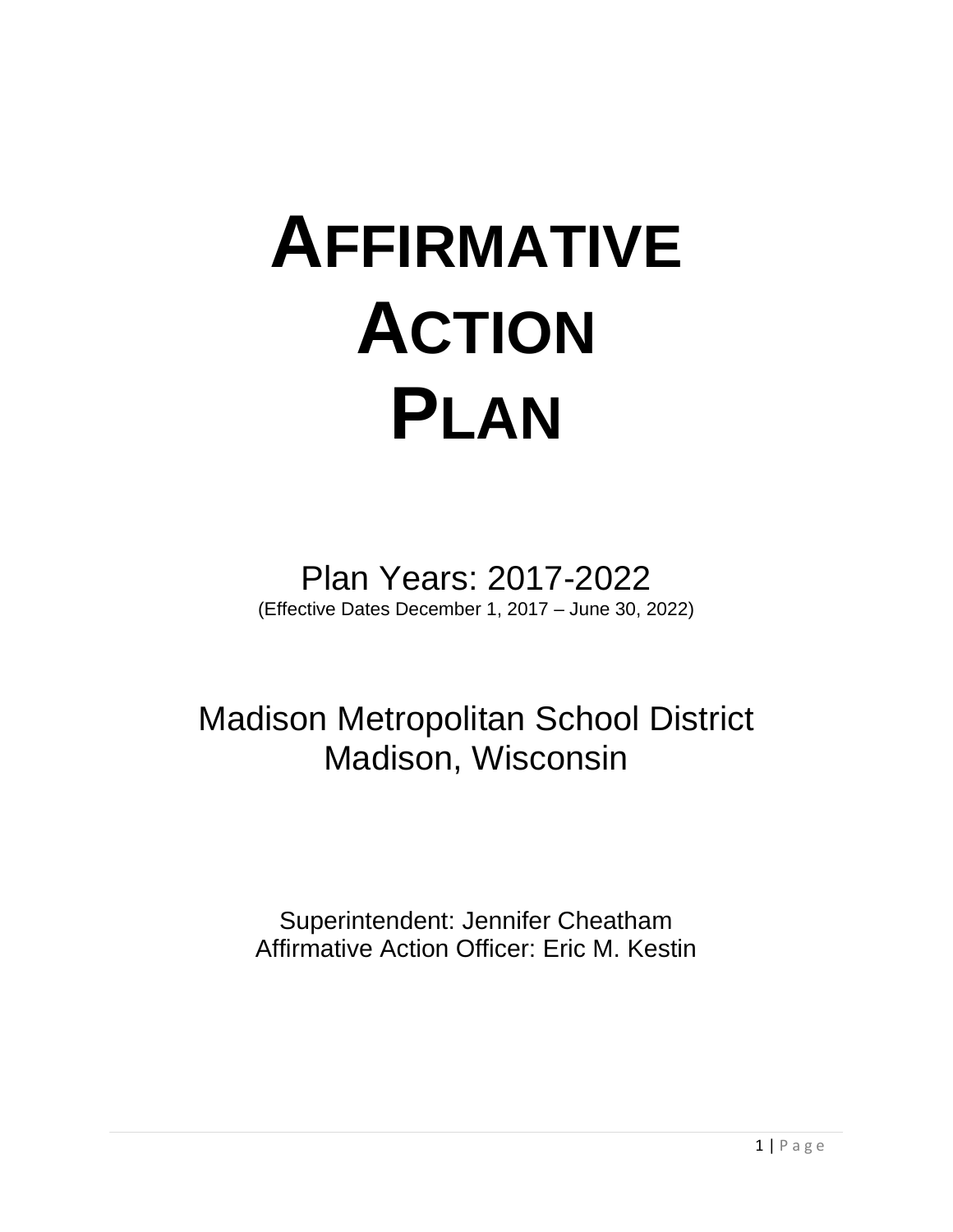### Table of Contents

| 1. |                                                                         |  |
|----|-------------------------------------------------------------------------|--|
| 2. |                                                                         |  |
| 3. | Staff Responsibilities for Implementation, Monitoring and Evaluation of |  |
| 4. |                                                                         |  |
| 5. |                                                                         |  |
| 6. |                                                                         |  |
| 7. |                                                                         |  |
| 8. | Appendix A - Board Policy 8012 Non-Discrimination Staff-Visitors 29     |  |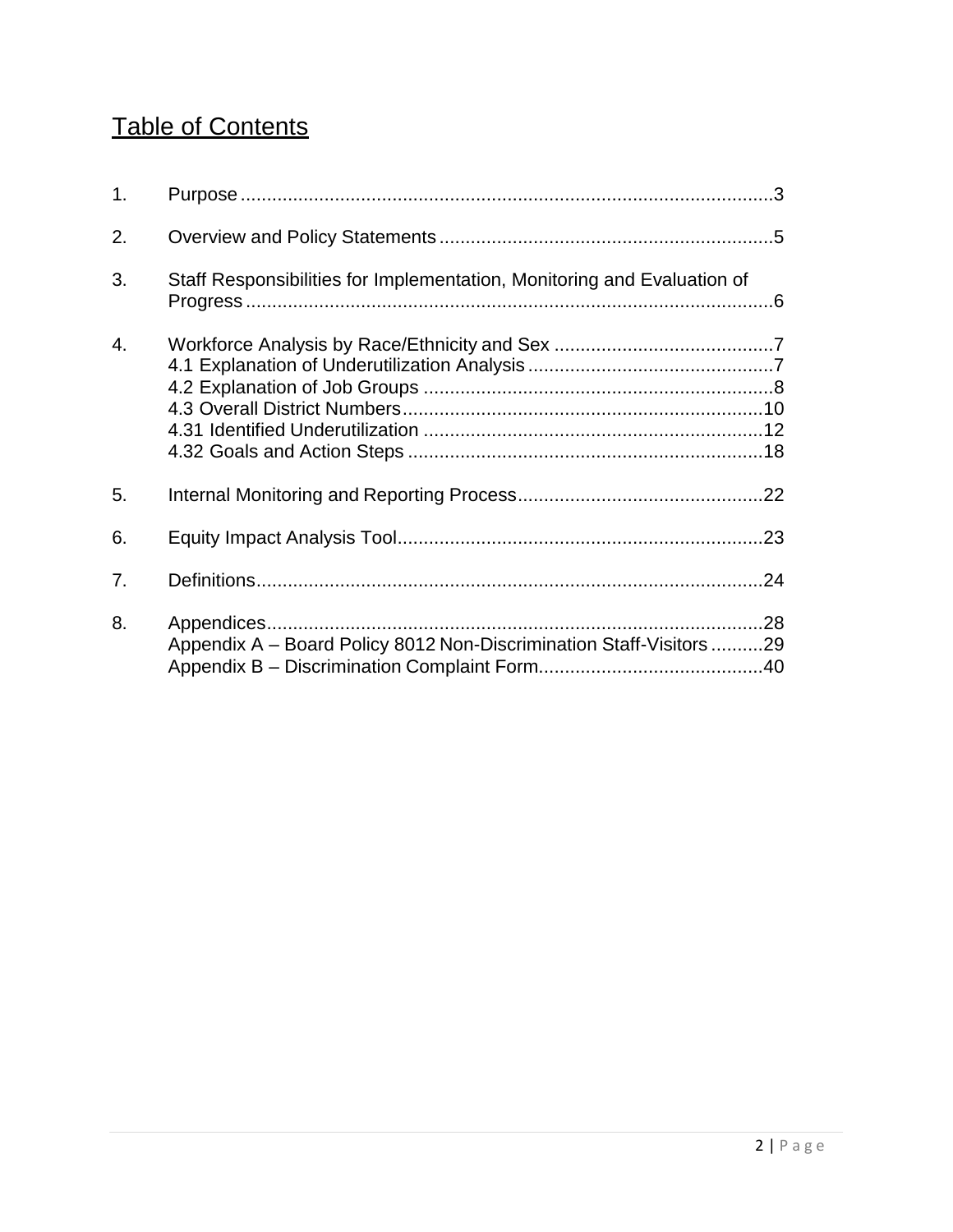### <span id="page-2-0"></span>**1. Purpose**

This is the Madison Metropolitan School District's (District) five-year Affirmative Action / Equal Opportunity Plan (Plan).

As one of the largest employers in Dane County; employing thousands of individuals to work with/and for District students, the District maintains this Plan to inform the public of its intentions in the area of affirmative action, to guide District hiring authorities, and to inform employment-based decision-making practices.

The purpose of an affirmative action plan is to ensure that an employer's hiring process provides all individuals an equal opportunity for recruitment, hiring, and promotion. Generally, employers should expect that their workforces reflect the available labor pool.

"An affirmative action program is a management tool designed to ensure equal employment opportunity. A central premise underlying affirmative action is that, absent discrimination, over time a … workforce, generally, will reflect the gender, racial and ethnic profile of the labor pools from which the … [organization] recruits and selects. Affirmative action programs contain a diagnostic component which includes a number of quantitative analyses designed to evaluate the composition of the workforce of the … [organization] and compare it to the composition of the relevant labor pools. Affirmative action programs also include action-oriented programs. If women and minorities are not being employed at a rate to be expected given their availability in the relevant labor pool, the … [organization's] affirmative action program includes specific practical steps designed to address this underutilization." 40 C.F.R. § 60.2-10

This Plan is distinct from and serves a different purpose than the work being done by the Human Resources Department in support of the District's Strategic Framework "Priority Area IV – Thriving Workforce." The work of Human Resources is designed to "cultivate a work environment that attracts, develops and retains top talent." While this Plan measures availability and utilization based on protocols designed by the federal government, Human Resources strives for higher goals. As stated in the November 2017 Human Resources Report, "The Human Resources Department's work is aligned to our district vision. To realize our vision of every school being a thriving school that prepares every student for college, career and community we must continuously strive for a workforce that reflects our schools and community and promotes an environment that values excellence with equity and professional growth."

This Plan serves as a snapshot, taken once every five years using protocolsestablished by the federal government to identify and address the District's underutilization of women and/or minorities in specific areas of the workforce when compared to the availability of these groups. The Plan also supports Human Resources and hiring authorities within the District to diversify the pool of potential candidates for each position to be hired. The hope is that the best possible candidates for each position will be identified and hired.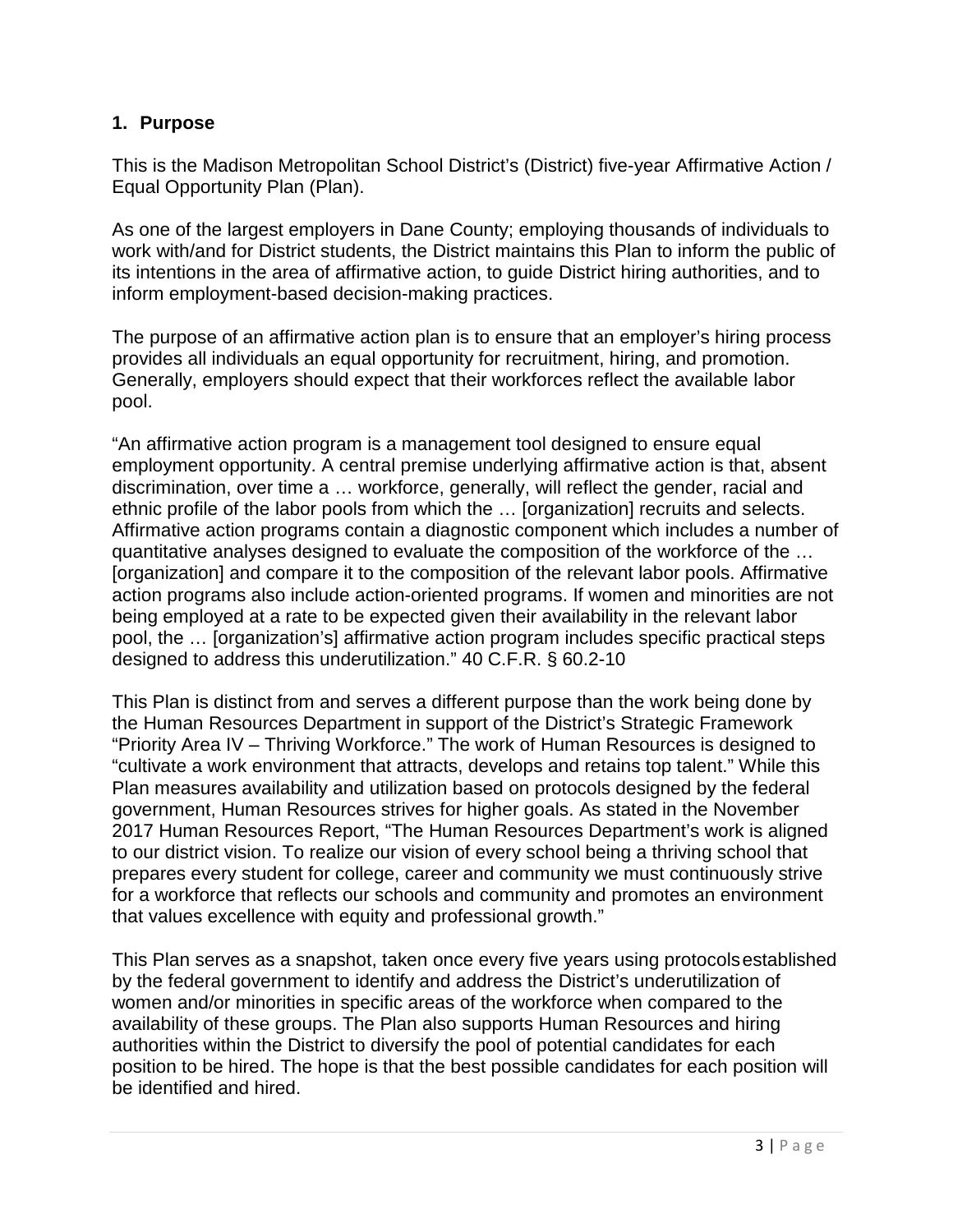This Plan operates as a baseline, based on federal definitions and protocols, for looking at the demographics of a workforce. This baseline is distinct from internal goals an organization may create. The difference between this Plan and the work of the Human Resources Department is clear when looking at the different goals. For this Plan, the established goals are designed to eliminate areas of underutilization in specific job groups. The Human Resources report outlines more aggressive goals aimed at diversifying the District workforce so that it more closely reflects the students and families it serves. These goals are in line with the District's overall vision. This work is illustrated in the District's annual Human Resources Report.

The District's Affirmative Action Officer, in consultation with Human Resources, has the primary responsibility for the implementation of this Plan. The Officer provides education, evaluation and enforcement of the District's equal opportunity and affirmative action policies within the District.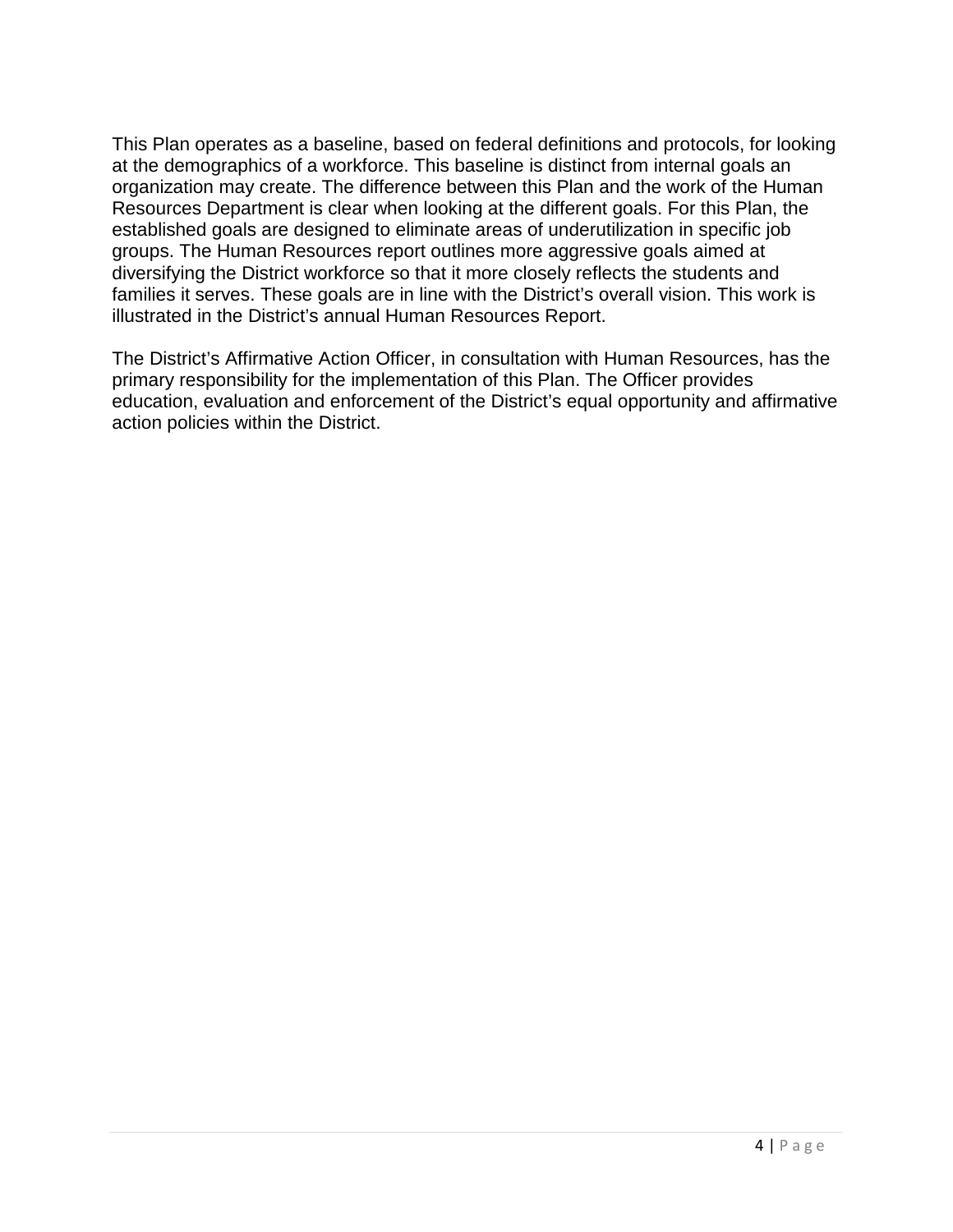### <span id="page-4-0"></span>**2. Overview and Policy Statements**

It is the policy of the District's School Board to employ individuals on the basis of merit, training and experience. The District strives to provide an environment where every employee and applicant feels supported, respected, and welcomed and where every staff member can serve students in an atmosphere that is free from discrimination and harassment. Discrimination and harassment can have a harmful social, physical, and/or psychological impact on individuals who are the victims of these actions; those who engage in these behaviors; and bystanders that observe discriminatory and/or harassing acts.

District policy protects employees and applicants for employment from discrimination and harassment regarding a person's sex, pregnancy/childbirth, race, religion/creed, color, national origin, ancestry, age (over 40), disability, marital status, arrest record, conviction record, military service membership, homelessness, sexual orientation, gender identity, gender expression, genetic identity, and/or retaliation. The District shall comply with all state and federal laws.

This Plan measures workforce demographics within the District at a specific point in time. It assists in the evaluation of the demographics within the District's workforce as it compares to the District's reasonable recruitment area for each job group. While this Plan uses federal protocols to determine availability and utilization of staff, the Human Resources Department establishes more aggressive goals outlined in its annual Human Resources Report. Through the goals outlined in the Human Resources report, the District strives to attain and maintain a workforce that is diverse and reflects our students, their families and the community.

This Plan advances equal employment opportunity without preferential treatment on the basis of protected class(es).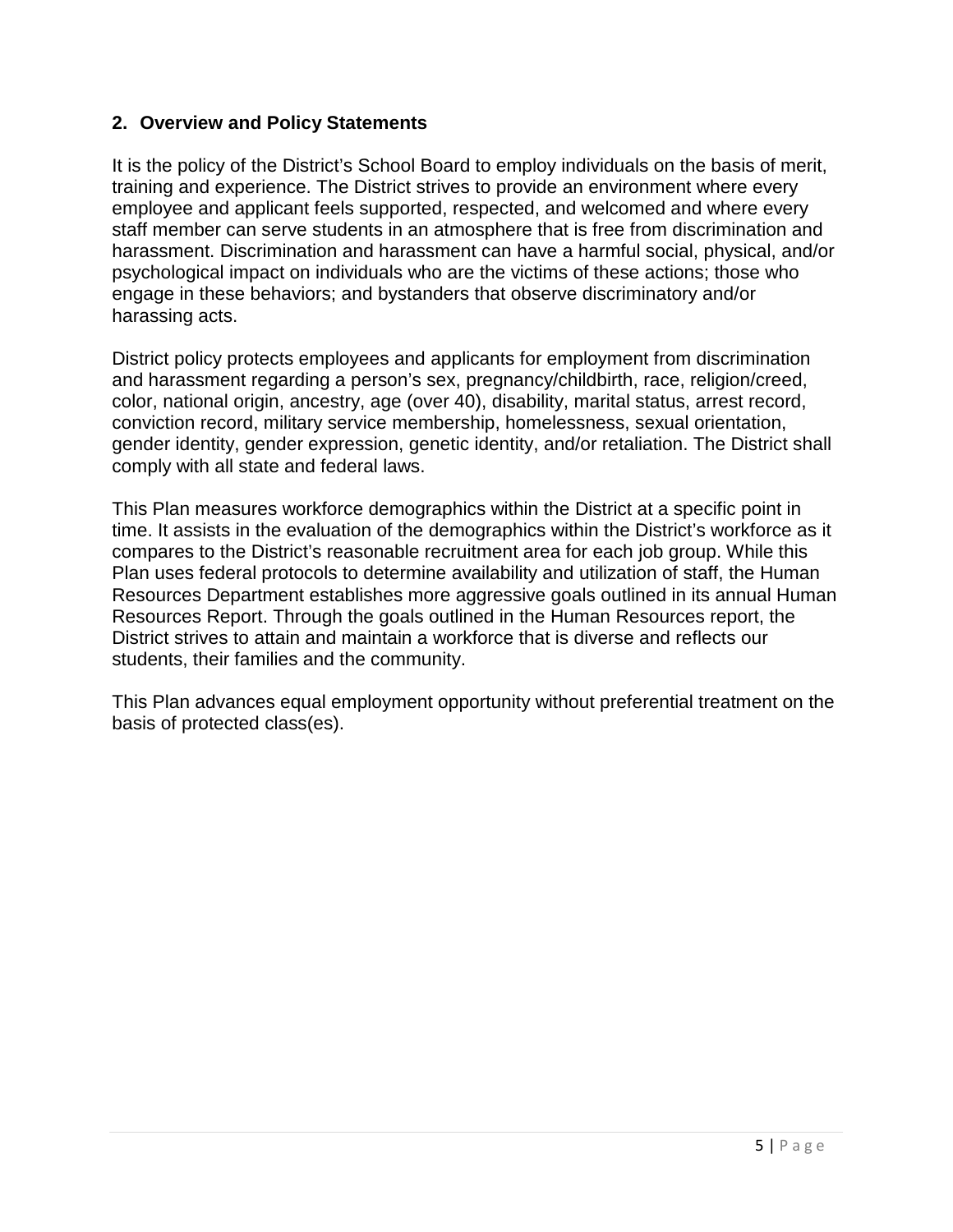### <span id="page-5-0"></span>**3. Staff Responsibilities for Implementation, Monitoring and Evaluationof Progress**

The Superintendent of Schools is ultimately responsible and accountable to the Board for the development, implementation, coordination, and monitoring of the District's Plan. The Superintendent, in consultation with the Affirmative Action Officer and Human Resources, will provide leadership and guidance to all administrators, supervisors, and other staff in the conduct of their employment practices to assure conformity with relevant federal and state laws, regulations and District policies.

The Superintendent has delegated the responsibilities of monitoring and implementing the policies on non-discrimination and affirmative action to the District's Affirmative Action Officer. The Affirmative Action Officer is responsible to the Superintendent for District compliance with the principles set forth in this Plan.

The Affirmative Action Officer will:

- $\Box$  Work with staff at all levels of the District to assure understanding and support for the program.
- $\Box$  Work with Human Resources to implement reporting systems that will measure statistics in relevant categories.
- $\Box$  Assist District staff in carrying out their responsibilities for program implementation.
- $\Box$  Provide an annual report to the Superintendent and Board of Education.
- $\Box$  Support Human Resources in outreach and recruitment activities to ensure a diverse applicant pool.
- $\Box$  Provide a system of support for the prompt, fair, impartial consideration of complaints of discrimination as provided for in District policy.

Human Resources will be responsible for documenting compliance with the Plan, which includes maintaining an annual statistical analysis and updating employment data to measure the effectiveness of the Plan and to highlight any areas of underutilization, if present.

Human Resources also has the responsibility of making known the District's desire and commitment to employ members of protected as well as non-protected groups through regular and frequent contacts with community groups and employment agencies and through identifying, to the extent reasonably possible, persons with requisite skills and talents for projected openings throughout the District. Human Resources shall ensure that recruitment efforts are reaching protected groups, as well as non-protected groups, in all categories where underutilization exists.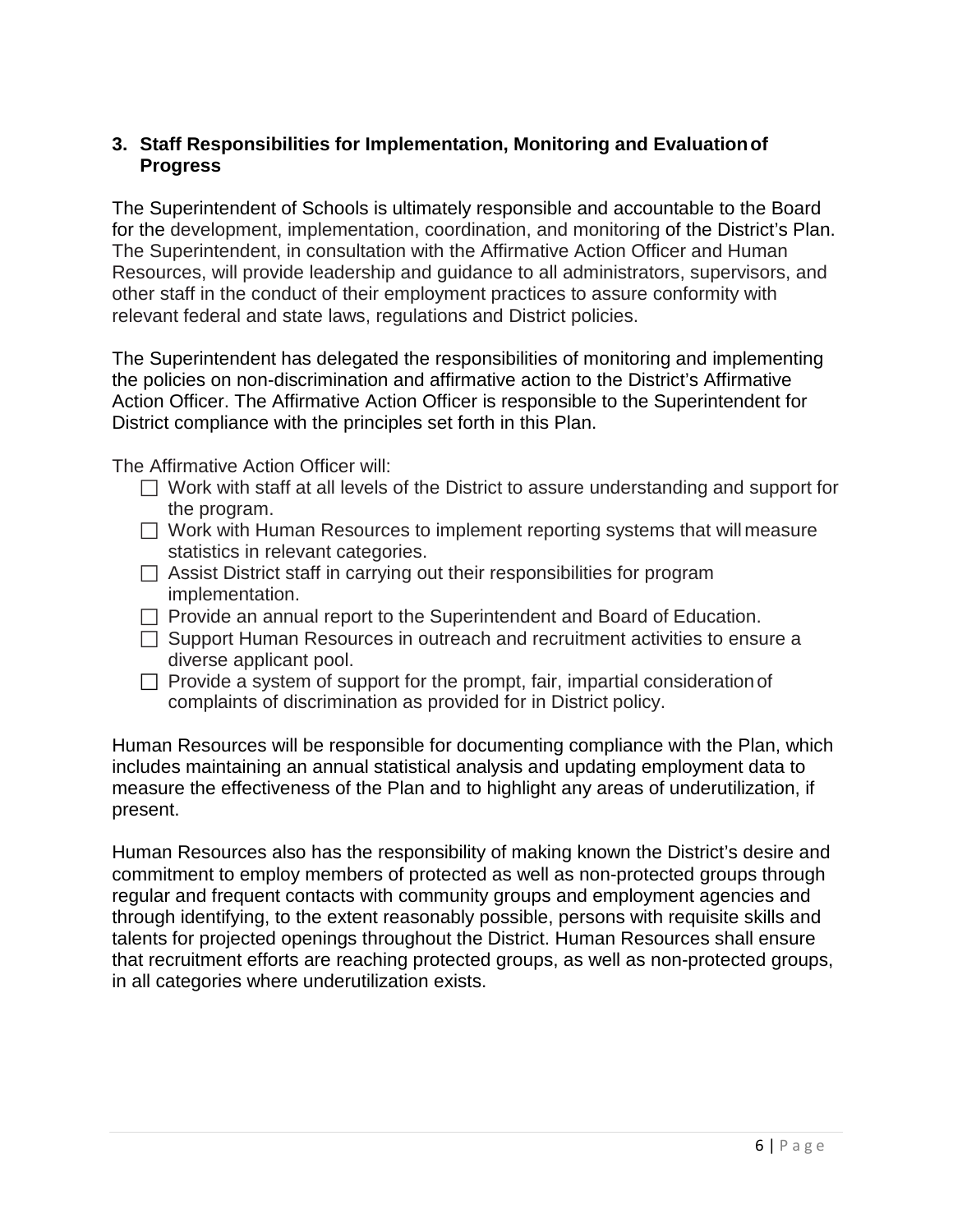### <span id="page-6-0"></span>**4. Workforce Analysis by Race/Ethnicity and Sex**

The use of geographic areas and statistics is intended only for the purpose of implementing this Plan and identifying areas of underutilization. These statistical comparisons do not have any independent legal or factual significance. The statistics and geographic areas have been selected and used in good faith with respect to this Plan.

To determine if an employment goal should be established for hiring racial/ethnic group members and/or women, their representation in the District's workforce is compared to their availability in the relevant labor market area(s). This process includes three steps: 1) establishing major job groups, 2) determining the number of racial/ethnic group members and women who are employed in those job groups, and 3) comparing the number of racial/ethnic group members and women who are employed in those job groups to the number of racial/ethnic group members and women who are qualified and available to be hired in those job groups in the relevant labor market area(s).

If the percentage of racial/ethnic group members or women in the relevant labor market area(s) who are qualified and available to be hired in the District's job groups exceeds the percentage of racial/ethnic group members or women currently employed in the District's job groups, there is an underutilization of racial/ethnic group members or women in those specific job groups.

The District's determination of underutilization is neither a finding nor an admission of discrimination.

### **4.1 Explanation of Underutilization Analysis**

<span id="page-6-1"></span>The term "**underutilization**" as used in this Plan means having fewer members of an affected group in a specific job group than would be reasonably expected based upon their availability in the labor market area relative to that job group.

"**Availability**" is defined as the percentage of all qualified racial/ethnic group members and women in a reasonable recruitment area(s) who can be employed in a particular job group or who are capable of acquiring the skills to be employed in such job group. The District's obligation is to demonstrate a "good faith effort" to achieve the goal of having the percentage of racial/ethnic group members and/or women employed in the job groups that would be expected by their availability in the relevant labor market area(s).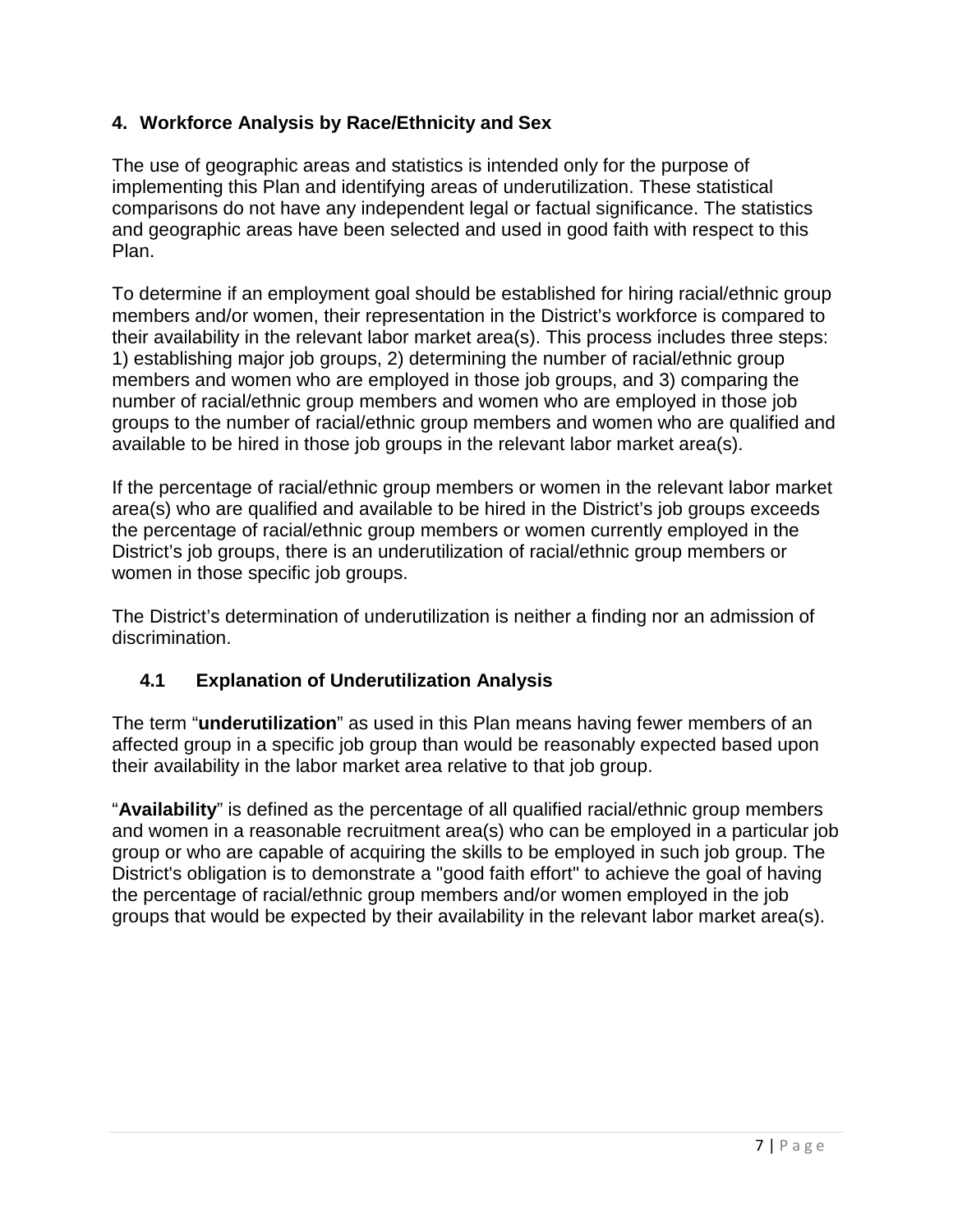### **4.2 Explanation of Job Groups**

<span id="page-7-0"></span>The District has established seven major job groups.

### **A. Administrators & Professionals**

This group was formerly labeled, "Administrative - Managers." It has been changed to more accurately represent terminology used in Human Resources and throughout the District. The jobs in this job group are administrative in nature. These personnel establish practices and procedures, exercise overall responsibility for execution of Board policies and established practices and procedures, and direct individual departments or District operations. This job group includes executives, directors, lawyers, principals, comptrollers, middle level managers, coordinators, supervisors, accountants, purchasing and payroll managers and other salaried positions who are members of management.

### **B. Teachers**

This group was formerly labeled, "Professional (Certified Teachers & Support Staff)." It is now separated into two groups. This one represents only teachers. The jobs in this job group require that a person be a college graduate and have state certification/licensure.

### **C. Pupil Services Support**

This group was formerly labeled, "Professional (Certified Teachers & Support Staff)." It is now separated into two groups. This group represents positions that support pupils in schools. The jobs in this job group require that a person be a college graduate and have state certification/licensure. The jobs in this job group include librarians, counselors, social workers, psychologists, nurses, nurse practitioners, physical and occupational therapists, and guidance counselors.

### **D. Administrative Support Workers (Clerical/Technical/Security/Bilingual Resource Specialists)**

The jobs in this job group include clerical type of work, such as work done by secretaries, clerks, etc. Technical jobs are also included in this job group. Employees who work in technical jobs have knowledge of system technology, standards for computer hardware/software, application tools, enterprise/data bases, computer networking, network design, computer peripherals and information systems. Technical jobs include computer operators, computing analysts, computer programmers, computing specialists, computer technicians, program analysts, programmers and user services specialists. Bilingual Resource Specialists are included in this job group. They support the educational program because of their ability to speak two languages by acting as a translator or interpreter, and providing direct instructional assistance to students who do not speak English. The jobs in this job group also include employees who provide security. Security jobs require that individuals assist in maintaining order in the schools, such as intervening in altercations between students.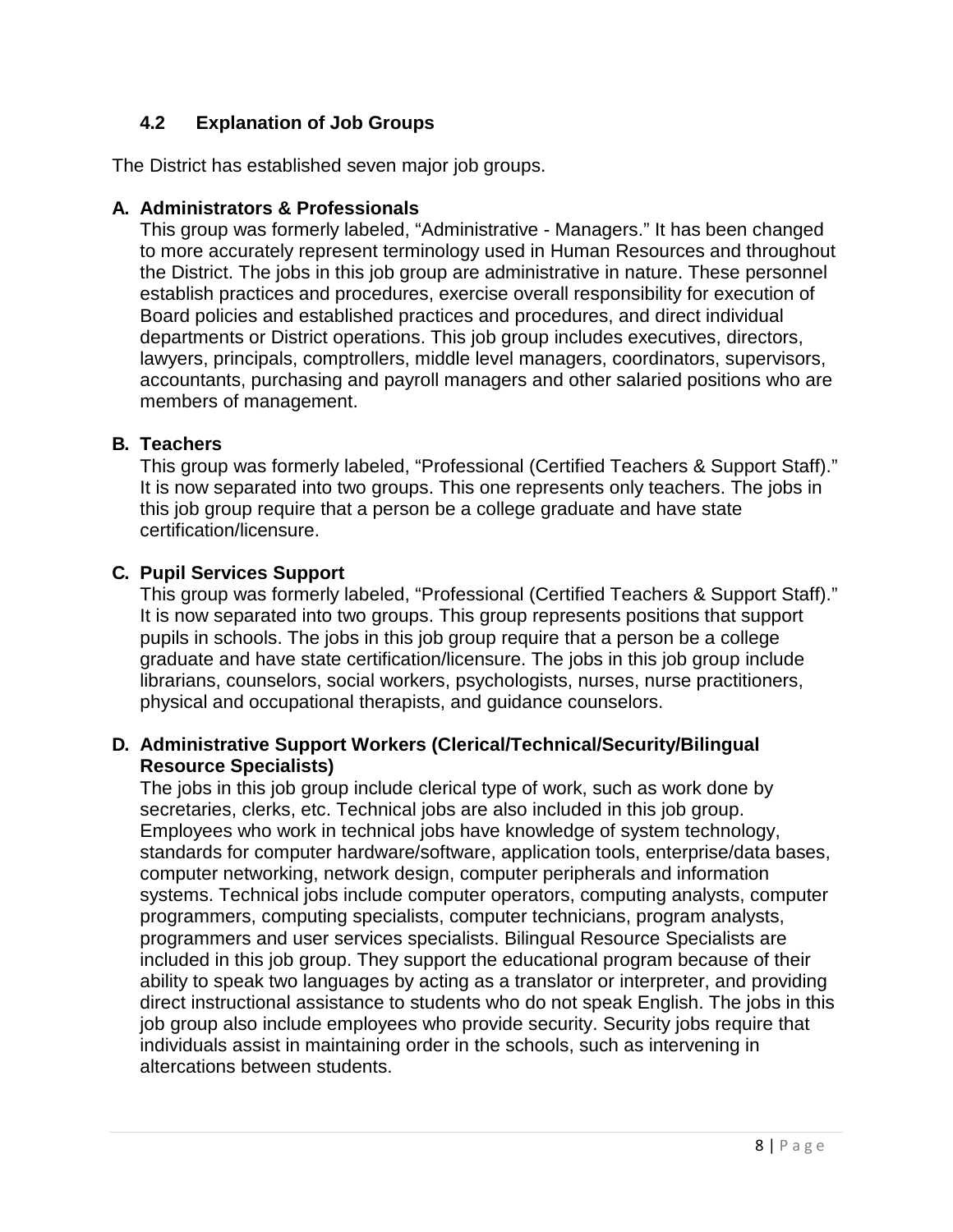### **E. Custodial/Maintenance/Trades**

The jobs in this job group include custodial jobs. These jobs include laborers that perform tasks, such as lifting, digging, mixing, loading, and cleaning. Maintenance jobs are in this job group. Trades jobs are also included in this job group, and include skilled craft workers such as painters, carpenters, painters, plumbers and electricians.

### **F. Food Service Workers**

The jobs in this job group include individuals who have knowledge of how to produce food on a large scale, operate commercial kitchen equipment and have the ability to ensure timely heating and serving of meals. Food service workers include food service workers, bakers and cooks.

### **G. Educational Assistants**

The individuals who do the jobs in this job group provide assistance to teachers and students as part of the educational program. They include teaching assistants, nursing assistants, and special education assistants.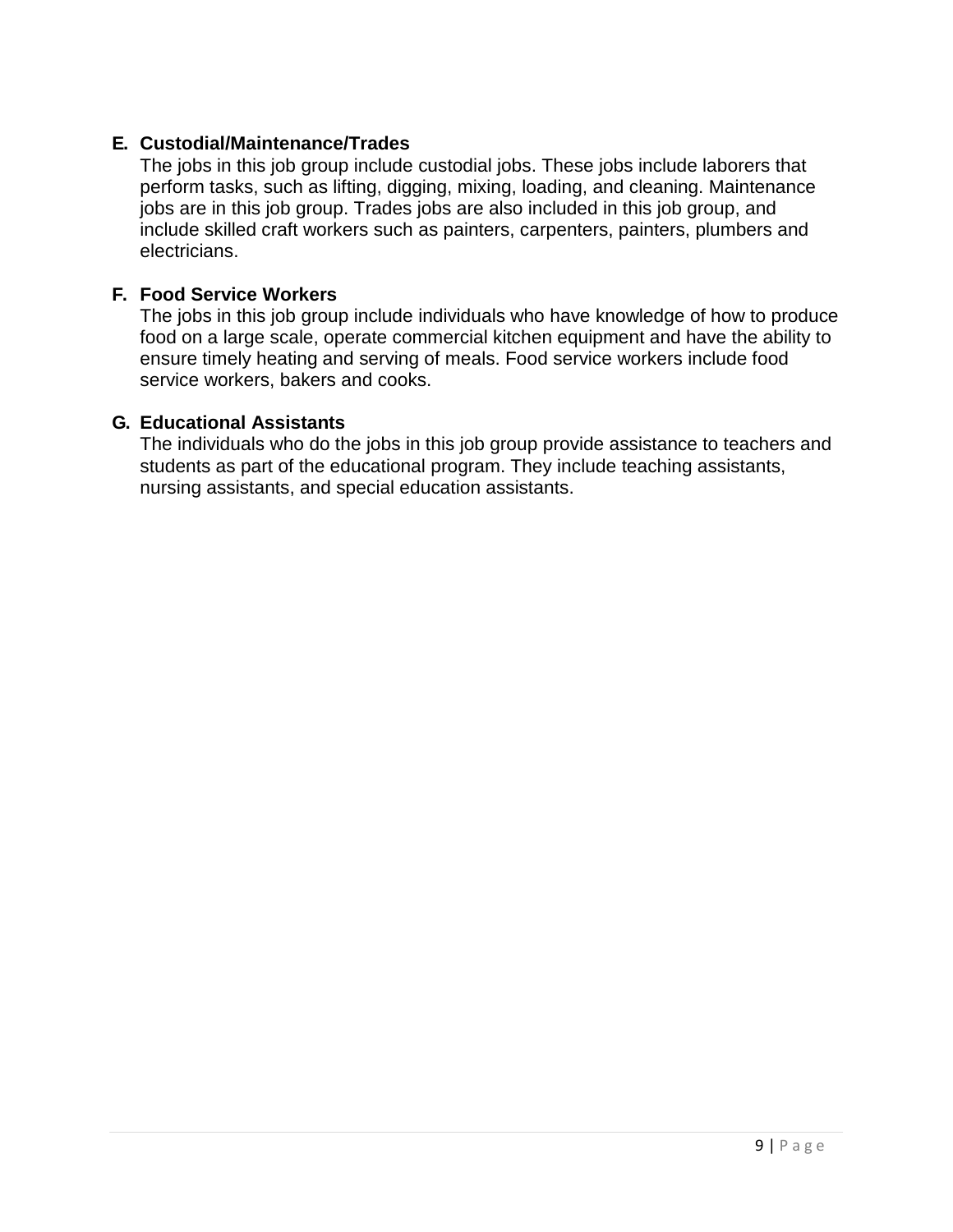### **4.3 Overall District Numbers**

<span id="page-9-0"></span>The first table below provides the overall District numbers within each job group. This table also indicates the number of "Women" and "Minorities" by number and percentage within each job group and for the overall District. The District utilizes the terms "Women" and "Minorities" as these are the terms used by the federal government when discussing affirmative action and affirmative action plans.

### **Job Group Profile MMSD Full-Time / Part-Time Staff as of 6/30/2011**

|                                                                                                                 |        |     | <b>MALES</b><br><b>WOMEN</b> |    |              |    | Total<br>Women |              | <b>Total</b><br><b>Minorities</b> |                 |    |              |    |    |   |      |      |      |      |
|-----------------------------------------------------------------------------------------------------------------|--------|-----|------------------------------|----|--------------|----|----------------|--------------|-----------------------------------|-----------------|----|--------------|----|----|---|------|------|------|------|
| $Job$ Group <sup>1</sup>                                                                                        | Totals | W   | в                            | н  | $\mathsf{A}$ |    |                |              |                                   | B               | н  | $\mathsf{A}$ |    | P  |   | Raw  | %    | Raw  | %    |
| Administrators & Professionals                                                                                  | 137    | 52  |                              |    |              |    | v              |              | 63                                | 9               | 3  |              |    |    |   | 75   | 54.7 | 22   | 16.0 |
| Teachers & Pupil Services Support                                                                               | 2523   | 450 | 25                           | 22 | 16           | 5  | ⋏              | $\checkmark$ | 1829                              | 42              | 77 | 44           | 13 | ∧  |   | 2005 | 79.5 | 244  | 9.7  |
| <b>Administrative Support Workers</b><br>(Clerical/Technical/Security/Bilingual<br><b>Resource Specialists)</b> | 484    | 107 | 19                           | 9  | 18           |    | X              |              | 262                               | 10 <sup>1</sup> | 45 | 13           |    |    | Χ | 330  | 68.1 | 15   | 23.7 |
| Custodial/Maintenance/Trades                                                                                    | 248    | 167 | 15                           | 14 |              | 13 |                | $\lambda$    | 40                                | 3               |    |              | 3  | л. |   | 48   | 19.3 | 41   | 16.5 |
| <b>Food Service Workers</b>                                                                                     | 136    | 6   |                              |    |              |    |                |              | 93                                | 12              | 14 | 8            |    |    |   | 28   | 94.1 | 37   | 27.3 |
| <b>Educational Assistants</b>                                                                                   | 507    | 46  | 18                           | 3  |              |    | ⋏              |              | 383                               | 37              | 8  |              | 3  | X. |   | 438  | 86.4 | 78   | 15.3 |
| <b>District Totals (number)</b>                                                                                 | 4035   |     |                              |    |              |    |                |              |                                   |                 |    |              |    |    |   | 3024 | 74.9 | 537  | 13.3 |
| District Totals (%)                                                                                             | 100.0  |     |                              |    |              |    |                |              |                                   |                 |    |              |    |    |   | 74.9 |      | 13.3 |      |

### **MMSD Full-Time / Part-Time Staff as of 10/09/2017**

|                                                                                                                 |               |     | <b>MALES</b>    |    |              |                | <b>WOMEN</b> |                 |     |     |                  | Total<br>Women |   | Total<br><b>Minorities</b> |      |      |      |      |
|-----------------------------------------------------------------------------------------------------------------|---------------|-----|-----------------|----|--------------|----------------|--------------|-----------------|-----|-----|------------------|----------------|---|----------------------------|------|------|------|------|
| <b>Job Group</b>                                                                                                | <b>Totals</b> | W   | ь               | н  | $\mathsf{A}$ |                |              |                 | ь   | H   |                  |                |   |                            | Raw  | $\%$ | Raw  | ℅    |
| Administrators & Professionals                                                                                  | 199           | 52  | 17              |    |              | $\Omega$       |              | 103             | ١3  |     |                  |                |   |                            | 125  | 62.8 | 44   | 22.1 |
| Teachers                                                                                                        | 2240          | 436 | 26              | 34 | 10           | 2              |              | 1508            | 39  | 108 | 45               | 10             | 4 | 12                         | 1726 | 77.1 | 296  | 13.2 |
| <b>Pupil Services Support</b>                                                                                   | 509           | 49  |                 |    |              | $\Omega$       |              | 40 <sup>4</sup> | 17  | 14  |                  |                |   |                            | 447  | 87.8 | 59   | 11.6 |
| <b>Administrative Support Workers</b><br>(Clerical/Technical/Security/Bilingual<br><b>Resource Specialists)</b> | 341           | 46  | 22              | 12 | 13           | $\overline{2}$ |              | 162             | 18  | 46  | 13 <sup>13</sup> | 2              | 0 | 4                          | 245  | 71.8 | 133  | 39.0 |
| Custodial/Maintenance/Trades                                                                                    | 233           | 149 | $2\overline{2}$ | 16 | 4            | $\overline{2}$ |              | 25              |     |     |                  | 3              |   |                            | 39   | 16.7 | 59   | 25.3 |
| <b>Food Service Workers</b>                                                                                     | 126           | 5.  | 5               | r  | υ            | U              |              | 74              | 12. |     | 5.               |                |   |                            | 14   | 90.5 | 47   | 37.3 |
| <b>Educational Assistants</b>                                                                                   | 518           | 43  | 29              | 10 | 2            | 0              |              | 306             |     | 38  |                  | 4              | 2 |                            | 432  | 83.4 | 169  | 32.6 |
| <b>District Totals (number)</b>                                                                                 | 4166          |     |                 |    |              |                |              |                 |     |     |                  |                |   |                            | 3128 | 75.1 | 807  | 19.4 |
| District Totals (%)                                                                                             | 100.0         |     |                 |    |              |                |              |                 |     |     |                  |                |   |                            | 75.1 |      | 19.4 |      |

#### **Key:**

I = American Indian / Alaskan P = Other Pacific Islander / Native

W = White B = Black / African-American H = Hispanic A = Asian Hawaiian

T = Two or more

Race

<span id="page-9-1"></span><sup>1</sup> Teachers and Pupil Services Support were one job group in 2011. Additionally, the District did not track demographics for "Other Pacific Islander/Hawaiian" and "Two or more Races" until switching to Munis in the Summer of 2012.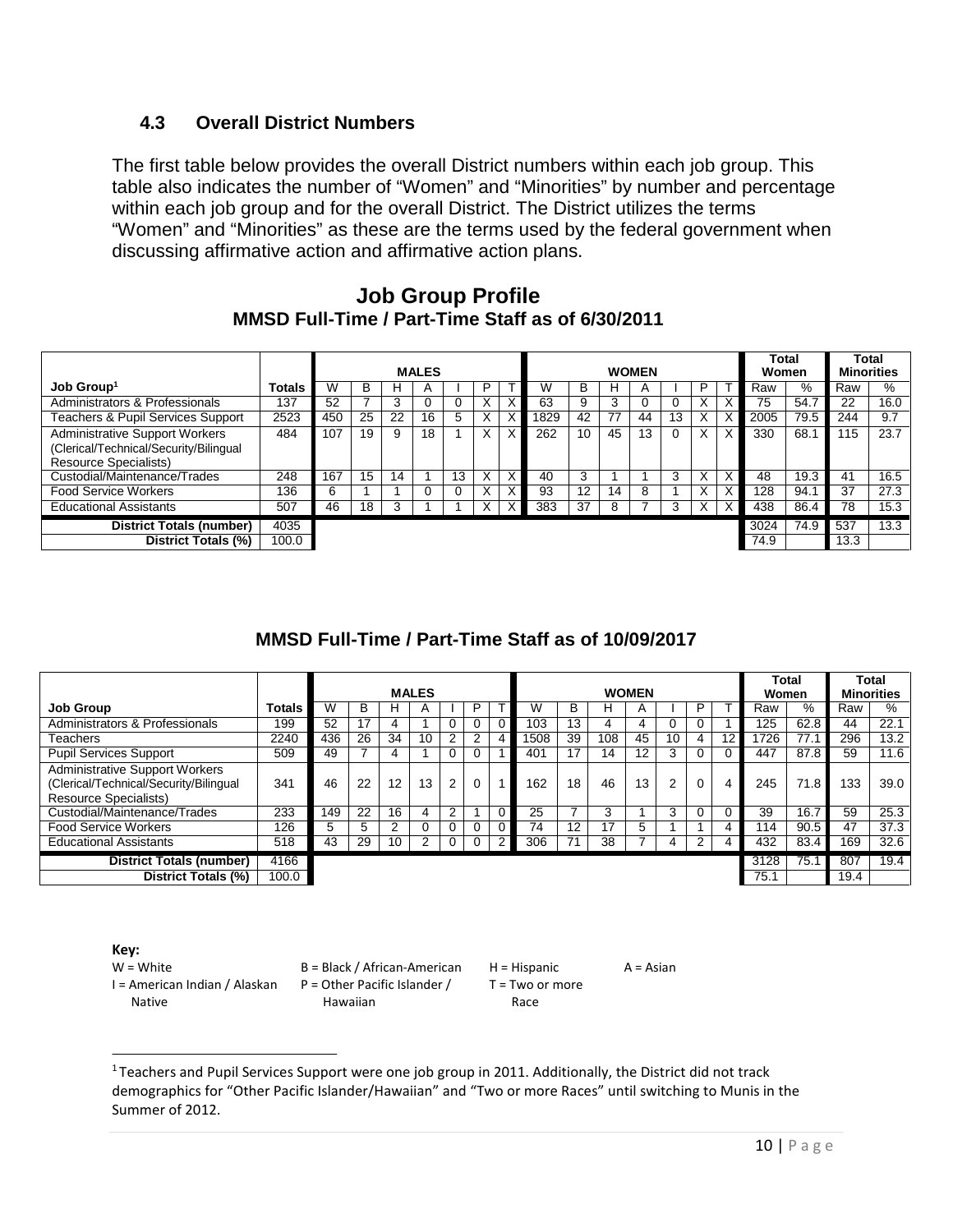### **Workforce Analysis (Actual Utilization)**

| <b>Job Group</b>                            | 2011 (Previous)       | $20172$ (Current) |
|---------------------------------------------|-----------------------|-------------------|
| Administrators & Professionals - Women      | 54.7%                 | 62.8%             |
| Administrators & Professionals - Minorities | 16.0%                 | 22.1%             |
| Teachers-Women                              | $79.5\%$ <sup>3</sup> | 77.1%             |
| Teachers- Minorities                        | $9.7\%$ <sup>4</sup>  | 13.2%             |
| Pupil Services Support - Women              | $79.5\%$ <sup>5</sup> | 87.8%             |
| <b>Pupil Services Support - Minorities</b>  | $9.7\%$ <sup>6</sup>  | 11.6%             |
| Administrative Support Workers - Women      | 68.1%                 | 71.8%             |
| Administrative Support Workers - Minorities | 23.7%                 | 39.0%             |
| Custodial/Maintenance/Trades - Women        | 19.3%                 | 16.7%             |
| Custodial/Maintenance/Trades - Minorities   | 16.5%                 | 25.3%             |
| Food Service Workers - Women                | 94.1%                 | 90.5%             |
| Food Service Workers - Minorities           | 27.3%                 | 37.3%             |
| Educational Assistants - Women              | 86.4%                 | 83.4%             |
| Educational Assistants - Minorities         | 15.3%                 | 32.6%             |

### **Previous Plan (2011-16) and Current Plan (2017-2022)**

<span id="page-10-0"></span><sup>&</sup>lt;sup>2</sup> While the District has seen a decrease of the percentage of women in different job groups (Teachers, Custodial/Maintenance/Trades, Food Service Workers, and Educational Assistants) compared to the previous Plan, mathematically the District's utilization of Women is above their availability except for

Custodian/Maintenance/Trades. Additionally, the District has seen an increase of the percentage of minorities in all job groups.

<span id="page-10-1"></span><sup>&</sup>lt;sup>3</sup> This number represents actual utilization of the Teachers & Pupils Services Support job groups combined as these job groups were combined into one group for the 2011-2016 Affirmative Action Plan.

<span id="page-10-2"></span><sup>4</sup> This number represents actual utilization of the Teachers & Pupils Services Support job groups combined as these job groups were combined into one group for the 2011-2016 Affirmative Action Plan.

<span id="page-10-3"></span><sup>&</sup>lt;sup>5</sup> This number represents actual utilization of the Teachers & Pupils Services Support job groups combined as these job groups were combined into one group for the 2011-2016 Affirmative Action Plan.

<span id="page-10-4"></span> $6$ This number represents actual utilization of the Teachers & Pupils Services Support job groups combined as these job groups were combined into one group for the 2011-2016 Affirmative Action Plan.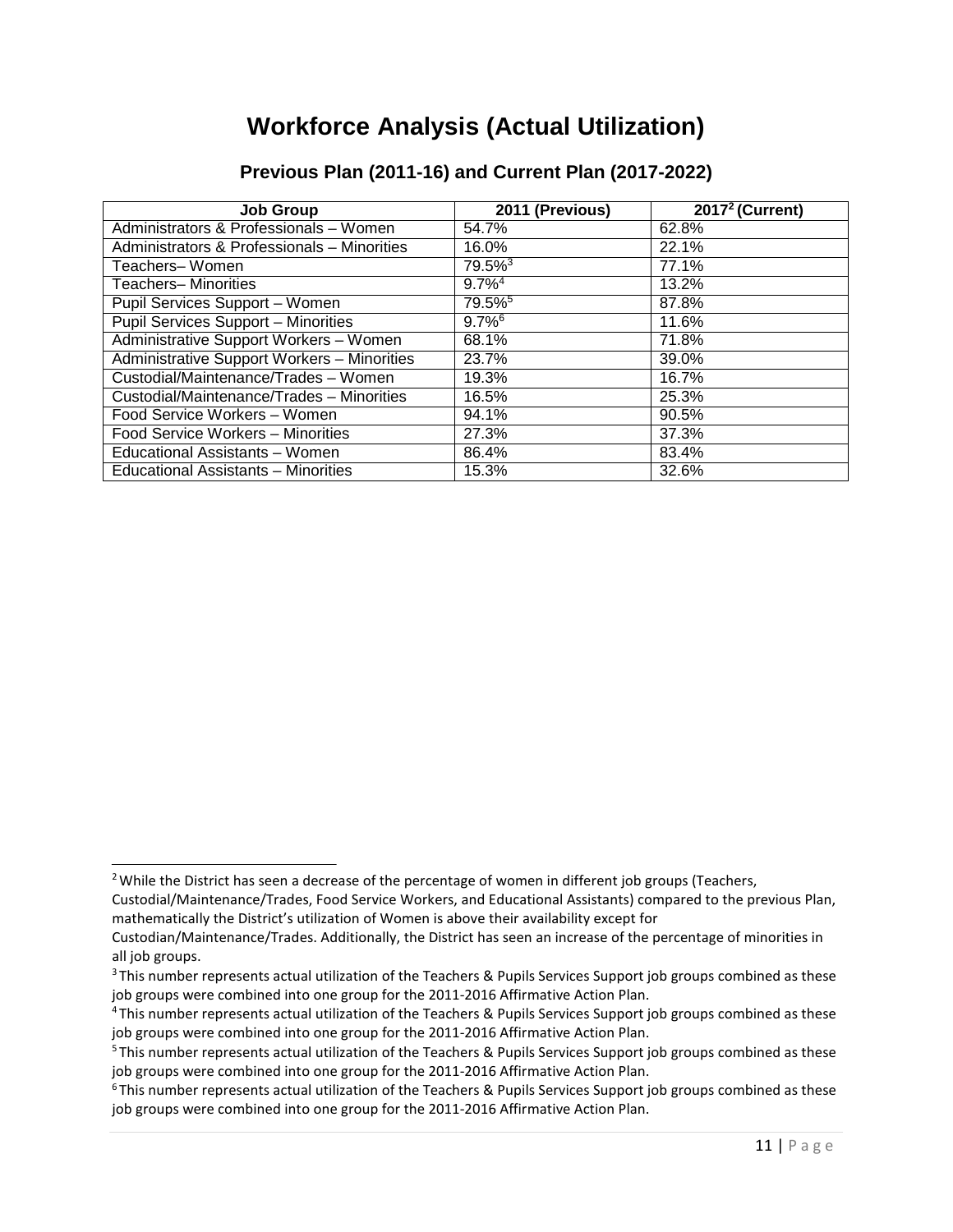### **4.31 Identified Underutilization**

<span id="page-11-0"></span>The statistical comparisons in this section involve the use of workforce statistics for the reasonable recruitment areas relevant to each job group.

The reasonable recruitment areas were determined by consultation between the Affirmative Action Officer and the Human Resources Department, including the Executive Director of Human Resources and the Director of Employment and Talent Management. The data used comes from the U.S Census Bureau and its affiliated sites.

The following reasonable recruitment areas were defined for each job group:

- 1. For Administrator & Professionals, the reasonable recruitment area is the United States.
- 2. For Teachers, the reasonable recruitment area is Metro Madison.<sup>[7](#page-11-1)</sup>
- 3. For Pupil Services Support, the reasonable recruitment area is the state of Wisconsin.
- 4. For the remaining job groups: Administrative Support Workers, Custodial/Maintenance/Trades, Food Service Workers andEducational Assistants, the reasonable recruitment area is Metro Madison.

<span id="page-11-1"></span> $7$  "The United States Office of Management and Budget (OMB) delineates metropolitan and micropolitan statistical areas according to published standards that are applied to Census Bureau data. The general concept of a metropolitan or micropolitan statistical area is that of a core area containing a substantial population nucleus, together with adjacent communities having a high degree of economic and social integration with that core. Currently delineated metropolitan and micropolitan statistical areas are based on application of 2010 standards (which appeared in the Federal Register on June 28, 2010) to 2010 Census and 2006-2010 American Community Survey data, as well as 2013 Population Estimates Program data. Current metropolitan and micropolitan statistical area delineations were announced by OMB effective July 2015." (Source[: https://www.census.gov/programs](https://www.census.gov/programs-surveys/metro-micro/about.html)[surveys/metro-micro/about.html](https://www.census.gov/programs-surveys/metro-micro/about.html) accessed on May 3, 2017)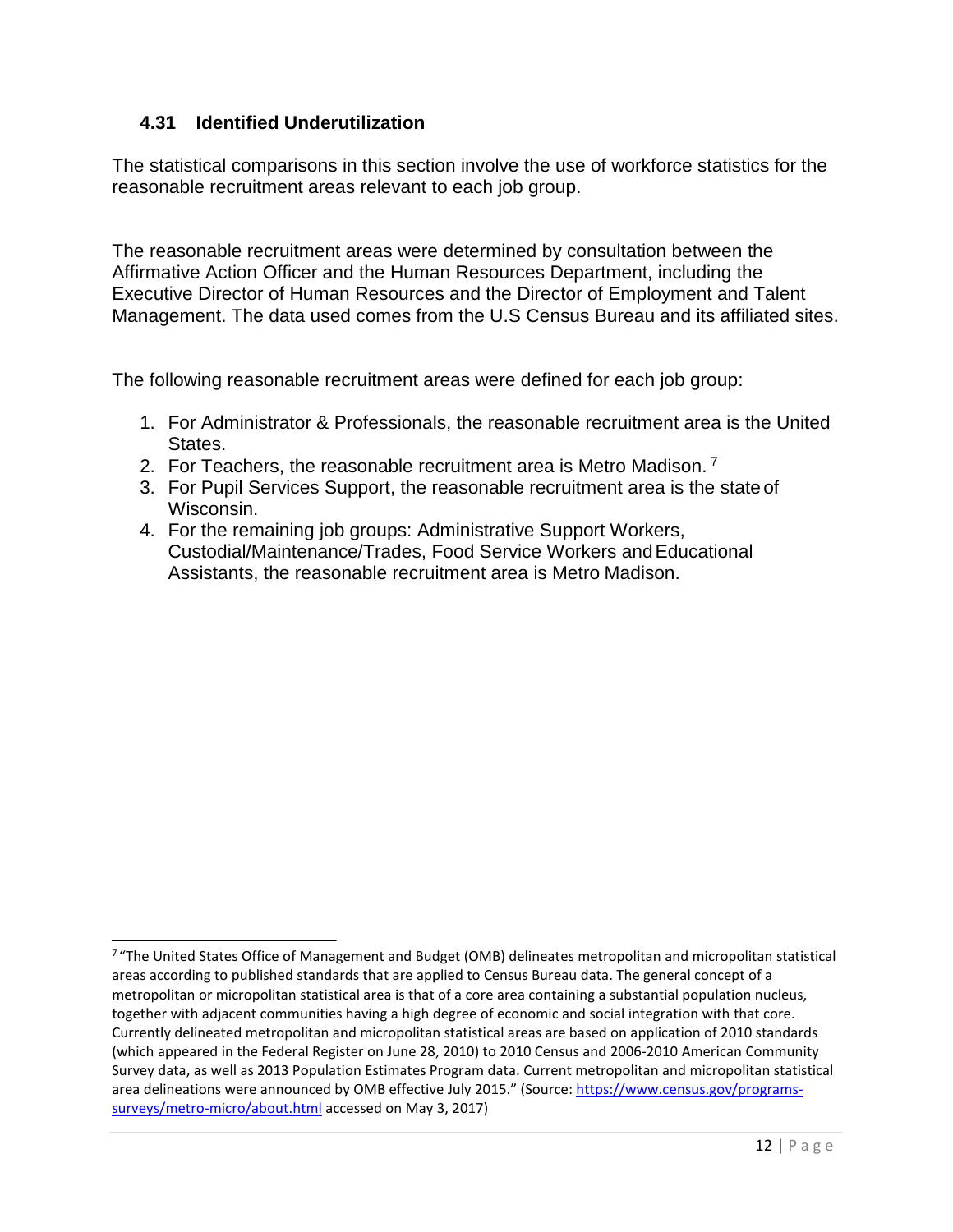| <b>Job Group</b>                                                                                         | Women<br>Incumbency<br>% | <b>Women</b><br><b>Availability</b><br>% | <b>Minority</b><br>Incumbency<br>% | <b>Minority</b><br>Availability<br>% | Utilization <sup>8</sup> of<br>Women | Utilization <sup>9</sup><br>of Minorities |
|----------------------------------------------------------------------------------------------------------|--------------------------|------------------------------------------|------------------------------------|--------------------------------------|--------------------------------------|-------------------------------------------|
| Administrators & Professionals                                                                           | 62.8                     | 51.1                                     | 22.1                               | 23.2                                 | $+11.7$                              | $-1.1$                                    |
| <b>Teachers</b>                                                                                          | 77.1                     | 75.8                                     | 13.2                               | 9.4                                  | $+1.3$                               | $+3.8$                                    |
| <b>Pupil Services Support</b>                                                                            | 87.8                     | 58.0                                     | 11.6                               | 9.2                                  | $+29.8$                              | $+2.4$                                    |
| <b>Administrative Support Workers</b><br>(Clerical/Technical/Security/Bilingual<br>Resource Specialists) | 71.8                     | 47.8                                     | 39.0                               | 23.0                                 | $+24.0$                              | $+16.0$                                   |
| Custodial/Maintenance/Trades                                                                             | 16.7                     | 47.8                                     | 25.3                               | 23.0                                 | $-31.1$                              | $+2.3$                                    |
| <b>Food Service Workers</b>                                                                              | 90.5                     | 47.8                                     | 37.3                               | 23.0                                 | $+42.7$                              | $+14.3$                                   |
| <b>Educational Assistants</b>                                                                            | 83.4                     | 47.8                                     | 32.6                               | 23.0                                 | $+35.6$                              | $+9.6$                                    |

The following table shows the utilization analysis for all six job groups. The following pages illustrate the availability analysis for each of the District's six job groups.

Affirmative action plans are a snapshot of an organization at one moment in time. It is measuring availability for particular jobs vs. utilization in the workforce. Where there is an underutilization, the District creates goals to eliminate that underutilization. Availability is defined using protocols established by the federal government. This calculation establishes a baseline in the District's job groups.

However, the District's efforts are not focused on meeting these baselines. The District is focused on the aspirational goal of its workforce demographics mirroring the demographics of its students. The Human Resources Department's work in this area is reflected in its annual Human Resources report. The Human Resources Department continuously strives to build a workforce that reflects our schools and community.

This table shows the utilization of women and minorities in each of the six job groups. Currently the District has an underutilization for Minorities in the Administrators & Professionals job group of 1.1% and for Women in Custodians/Maintenance/Trades of 31.1%.

<span id="page-12-0"></span><sup>8</sup> A minus indicates an area of underutilization.

<span id="page-12-1"></span><sup>&</sup>lt;sup>9</sup> A minus indicates an area of underutilization.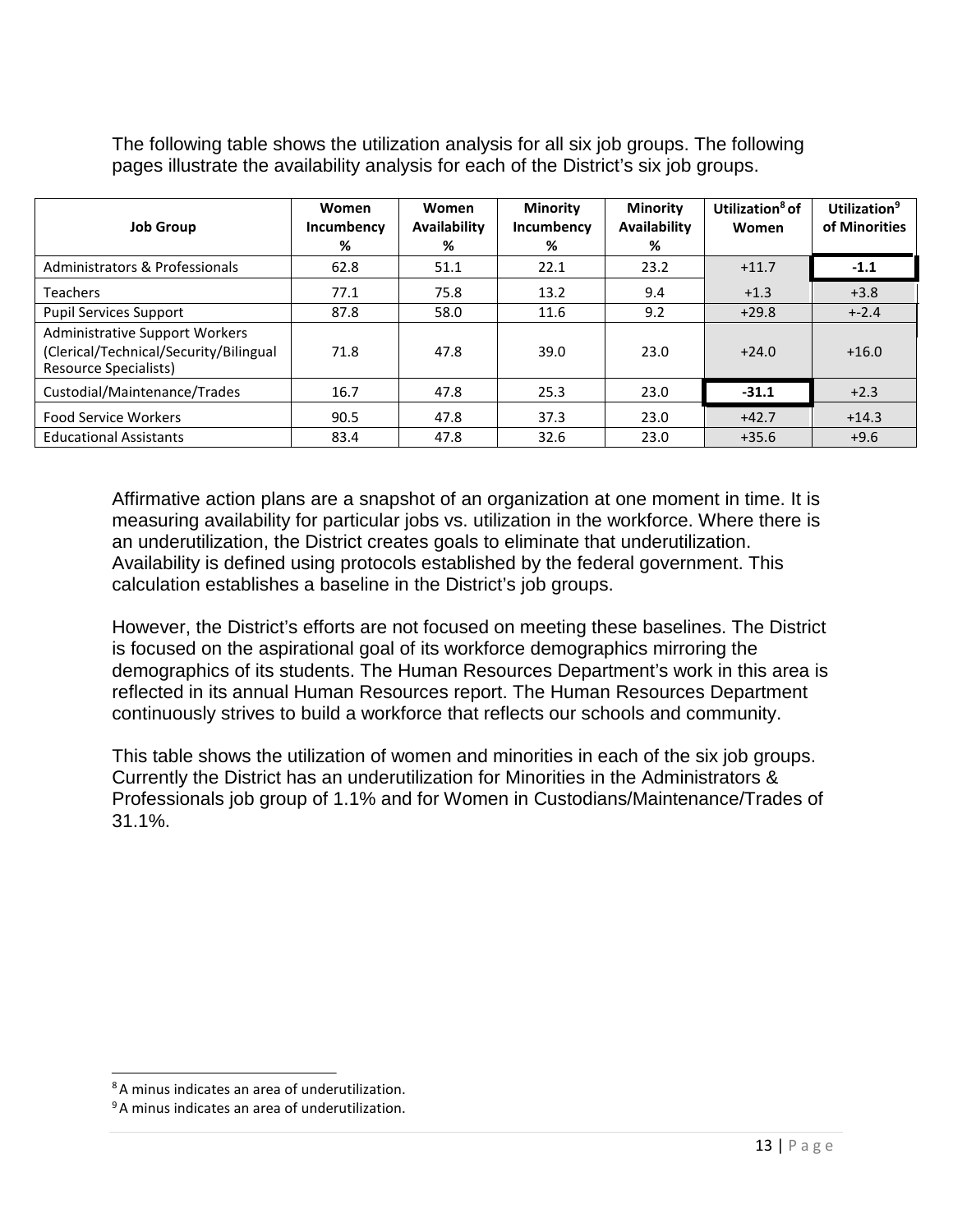In determining the availability of Women and Minorities in each job group, the District must consider the percentage of external candidates available in its reasonable recruitment area plus the percentage of available internal candidates. These percentages are then weighted based on the percentage of candidates hired from these respective pools. These numbers determine overall availability of Minorities and Women in each job group. The determined overall availability is then measured against actual percentage utilization in the current District workforce to determine if there is an underutilization.

### **Availability Analysis by Job Grou[p10](#page-13-0)**

|                                                                                                           |                                        | <b>Raw Statistics</b>                                                      |                                                                                                        | <b>Weighted Availability</b> |                                    |
|-----------------------------------------------------------------------------------------------------------|----------------------------------------|----------------------------------------------------------------------------|--------------------------------------------------------------------------------------------------------|------------------------------|------------------------------------|
| <b>Factors</b>                                                                                            | Total<br><b>Minority</b>               | Total<br>Women                                                             | Value $11$<br>Weight<br><b>Minority</b><br>.85<br>.201<br>.15<br>.031<br>1.0<br>.232<br>23.2%<br>22.1% | Women                        |                                    |
| Percentage of Minorities or<br>Women having the requisite skills<br>in the reasonable recruitment<br>area | 23.7                                   | 48.2                                                                       |                                                                                                        |                              | .41                                |
| Percentage of Minorities or<br>Women promotable, transferable<br>and trainable within the District        | 20.8                                   | 67.2                                                                       |                                                                                                        |                              | .101                               |
| Other relevant factors (optional)                                                                         | N/A                                    | N/A                                                                        |                                                                                                        |                              |                                    |
|                                                                                                           | <b>Current Incumbency (Percentage)</b> | Total<br><b>Final Availability (Percentage)</b><br>Difference (Percentage) |                                                                                                        | $-1.1%$                      | .511<br>51.1%<br>62.8%<br>$+11.7%$ |

### **Job Group: Administrative & Professionals**

Based on the availability of Administrators & Professionals in the reasonable recruitment area and internally, the District has an underutilization of 1.1% of Minorities in this job group. While this is an underutilization which the District will strive to eliminate, actual utilization since the last Plan has grown from 16.0% to 22.1% today.

<span id="page-13-0"></span> $10$  "(a) Availability is an estimate of the number of qualified minorities or women available for employment in a given job group, expressed as a percentage of all qualified persons available for employment in the job group. The purpose of the availability determination is to establish a benchmark against which the demographic composition of the contractor's incumbent workforce can be compared in order to determine whether barriers to equal employment opportunity may exist within particular job groups. (b) The contractor must separately determine the availability of minorities and women for each job group. (c) In determining availability, the contractor must consider at least the following factors: (1) The percentage of minorities or women with requisite skills in the reasonable recruitment area. The reasonable recruitment area is defined as the geographical area from which the contractor usually seeks or reasonably could seek workers to fill the positions in question. (2) The percentage of minorities or women among those promotable, transferable, and trainable within the contractor's organization." Source: 40 C.F.R. § 60-2.14(a)-(c).

<span id="page-13-1"></span><sup>&</sup>lt;sup>11</sup> Value Weight is the percentages assigned to each of the factors within a job group. These percentages should express the relative amount of hiring the District does from each factor in staffing a specific job group. For example, if 15% of hires in a particular job group historically have come from within the organization, you would assign a value weight of 15% to the "Percentage of Minorities or Women promotable, transferable and trainable within the District" for that job group.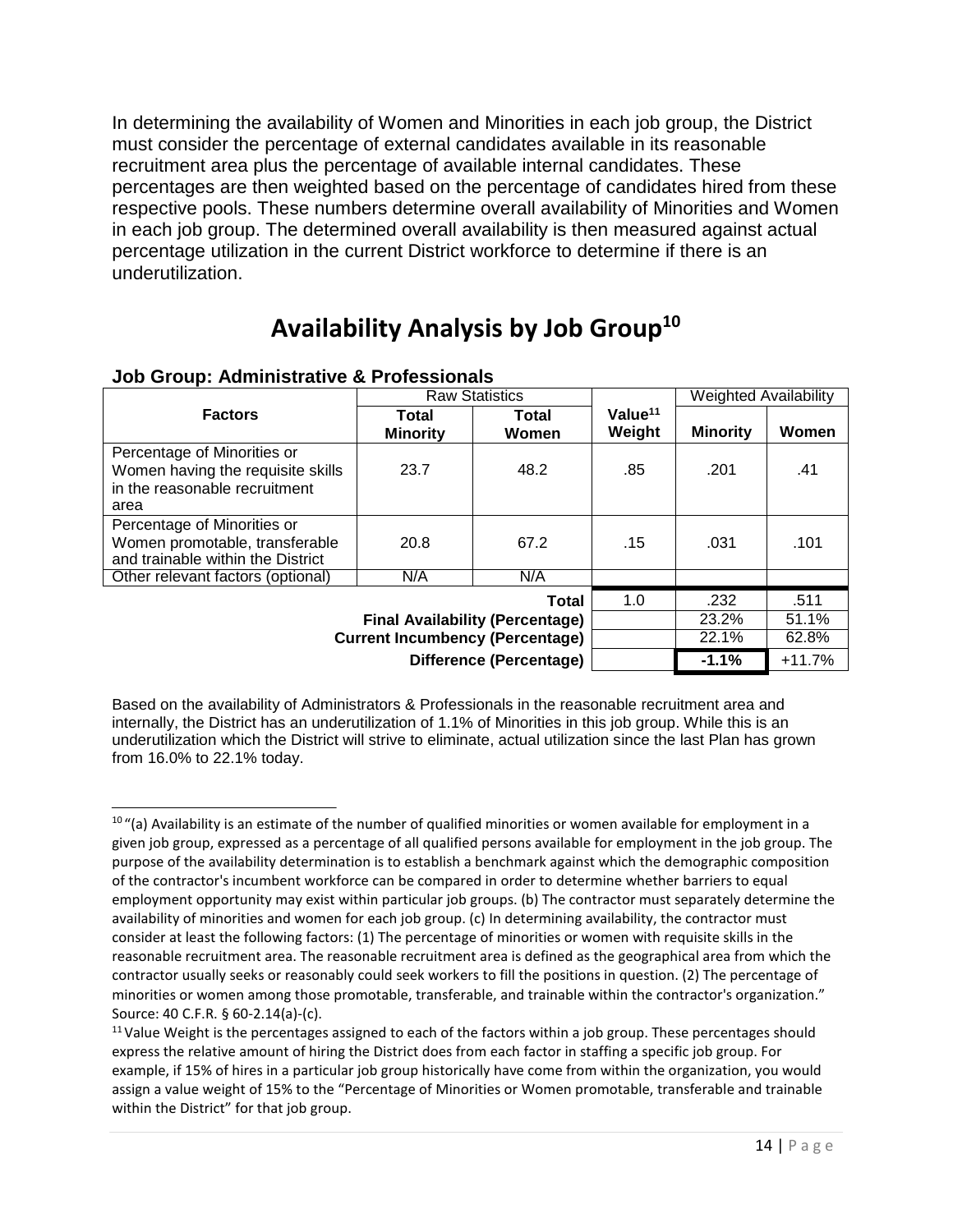### **Availability Analysis by Job Group**

### **Job Group: Teachers**

|                                                                  |                          | <b>Raw Statistics</b>          |                 | <b>Weighted Availability</b> |         |
|------------------------------------------------------------------|--------------------------|--------------------------------|-----------------|------------------------------|---------|
| <b>Factors</b>                                                   | Total<br><b>Minority</b> | Total<br>Women                 | Value<br>Weight | <b>Minority</b>              | Women   |
| Percentage of Minorities or<br>Women having the requisite skills | 8.6                      | 75.6                           | 0.816           | .070                         | .617    |
| in the reasonable recruitment                                    |                          |                                |                 |                              |         |
| area                                                             |                          |                                |                 |                              |         |
| Percentage of Minorities or                                      |                          |                                |                 |                              |         |
| Women promotable, transferable                                   | 12.9                     | 76.9                           | .184            | .024                         | .141    |
| and trainable within the District                                |                          |                                |                 |                              |         |
| Other relevant factors (optional)                                | N/A                      | N/A                            |                 |                              |         |
|                                                                  |                          | <b>Total</b>                   | 1.0             | .094                         | .758    |
|                                                                  |                          | 9.4%                           | 75.8%           |                              |         |
| <b>Current Incumbency (Percentage)</b>                           |                          | 13.2%                          | 77.1%           |                              |         |
|                                                                  |                          | <b>Difference (Percentage)</b> |                 | $+3.8%$                      | $+1.3%$ |

Based on the availability of Teachers in the reasonable recruitment area and internally, the District does not have an underutilization in this job group. This is a new job group for this Plan. For this reason, it is difficult to determine how the District's current demographics in this job group compare to Teachers in previous Plans. As noted throughout this document, underutilization is compared to availability in the District's reasonable recruitment area. The lack of underutilization in this job group does not change the District's goal to recruit, hire and retain a diverse workforce that more closely reflects the students and families the District serves. Thus, the Human Resources Department's efforts in this area are not given a lower priority because there is not an underutilization in this area. Human Resources strives to create a thriving workforce as delineated in the District's Strategic Framework. This work is reflected in the annual Human Resources Report.

### **Job Group: Pupil Services Support**

|                                                                                                           |                          | <b>Raw Statistics</b>               |                                 | <b>Weighted Availability</b> |       |  |
|-----------------------------------------------------------------------------------------------------------|--------------------------|-------------------------------------|---------------------------------|------------------------------|-------|--|
| <b>Factors</b>                                                                                            | Total<br><b>Minority</b> | <b>Total</b><br>Women               | Value<br>Weight                 | <b>Minority</b>              | Women |  |
| Percentage of Minorities or<br>Women having the requisite skills<br>in the reasonable recruitment<br>area | 9.2                      | 51.5                                | 0.816                           | .075                         | .42   |  |
| Percentage of Minorities or<br>Women promotable, transferable<br>and trainable within the District        | 9.2                      | 87.2                                | .184                            | .017                         | .160  |  |
| Other relevant factors (optional)                                                                         | N/A                      | N/A                                 |                                 |                              |       |  |
| <b>Current Incumbency (Percentage)</b>                                                                    | 1.0                      | .092<br>$9.2\%$<br>11.6%<br>$+2.4%$ | .58<br>58%<br>87.8%<br>$+29.8%$ |                              |       |  |

Based on the availability of Pupil Services Support in the reasonable recruitment area and internally, the District does not have an underutilization in this job group. This is a new job group for this Plan. For this reason, it is difficult to determine how the District's current demographics in this job group compare to Pupil Services Support in previous Plans.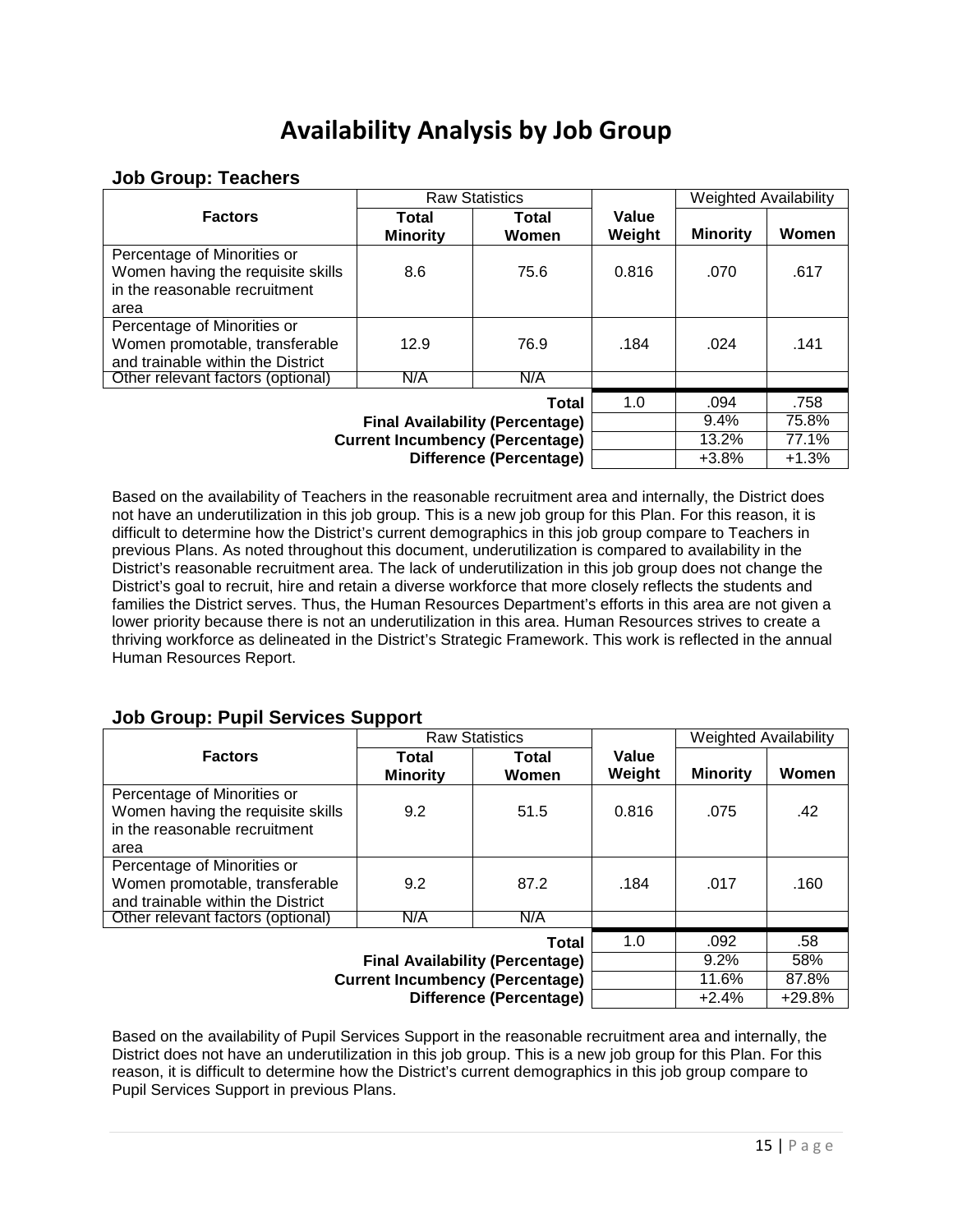# **Availability Analysis by Job Group**

### **Job Group: Administrative Support Workers (Clerical/Technical/Security/Bilingual Resource Specialists)**

|                                        | <b>Raw Statistics</b>    |                                |                 | <b>Weighted Availability</b><br><b>Minority</b> |          |
|----------------------------------------|--------------------------|--------------------------------|-----------------|-------------------------------------------------|----------|
| <b>Factors</b>                         | Total<br><b>Minority</b> | Total<br>Women                 | Value<br>Weight |                                                 | Women    |
| Percentage of Minorities or            |                          |                                |                 |                                                 |          |
| Women having the requisite skills      | 10.5                     | 43.1                           | .85             | .089                                            | .366     |
| in the reasonable recruitment          |                          |                                |                 |                                                 |          |
| area                                   |                          |                                |                 |                                                 |          |
| Percentage of Minorities or            |                          |                                |                 |                                                 |          |
| Women promotable, transferable         | 18.8                     | 74.8                           | .15             | .141                                            | .112     |
| and trainable within the District      |                          |                                |                 |                                                 |          |
| Other relevant factors (optional)      | N/A                      | N/A                            |                 |                                                 |          |
|                                        |                          | Total                          | 1.0             | .23                                             | .478     |
|                                        |                          | 23.0%                          | 47.8%           |                                                 |          |
| <b>Current Incumbency (Percentage)</b> |                          | 39.0%                          | 71.8%           |                                                 |          |
|                                        |                          | <b>Difference (Percentage)</b> |                 | $+16.0%$                                        | $+24.0%$ |

Based on the availability of Administrative Support Workers in the reasonable recruitment area and internally, the District does not have an underutilization in this job group. Comparing the previous Plan to the current Plan, utilization of Women has grown from 68.1% in 2011 compared to 71.8% today. Utilization of Minorities has grown from 23.7% in 2011 to 39.0% today.

### **Job Group: Custodial/Maintenance/Trades**

|                                                                    |                          | <b>Raw Statistics</b>          |                 | <b>Weighted Availability</b> |          |
|--------------------------------------------------------------------|--------------------------|--------------------------------|-----------------|------------------------------|----------|
| <b>Factors</b>                                                     | Total<br><b>Minority</b> | Total<br>Women                 | Value<br>Weight | <b>Minority</b>              | Women    |
| Percentage of Minorities or                                        |                          |                                |                 |                              |          |
| Women having the requisite skills<br>in the reasonable recruitment | 10.5                     | 43.1                           | .85             | .089                         | .366     |
| area                                                               |                          |                                |                 |                              |          |
| Percentage of Minorities or                                        |                          |                                |                 |                              |          |
| Women promotable, transferable                                     | 18.8                     | 74.8                           | .15             | .141                         | .112     |
| and trainable within the District                                  |                          |                                |                 |                              |          |
| Other relevant factors (optional)                                  | N/A                      | N/A                            |                 |                              |          |
|                                                                    |                          | Total                          | 1.0             | .23                          | .478     |
|                                                                    |                          | 23.0%                          | 47.8%           |                              |          |
| <b>Current Incumbency (Percentage)</b>                             |                          | 25.3%                          | 16.7%           |                              |          |
|                                                                    |                          | <b>Difference (Percentage)</b> |                 | $+2.3$                       | $-31.1%$ |

Based on the availability of Custodial/Maintenance/Trades in the reasonable recruitment area and internally, the District has an underutilization of 31.1% of Women in this job group. Utilization of Minorities has grown from 16.5% in 2011 to 25.3% today.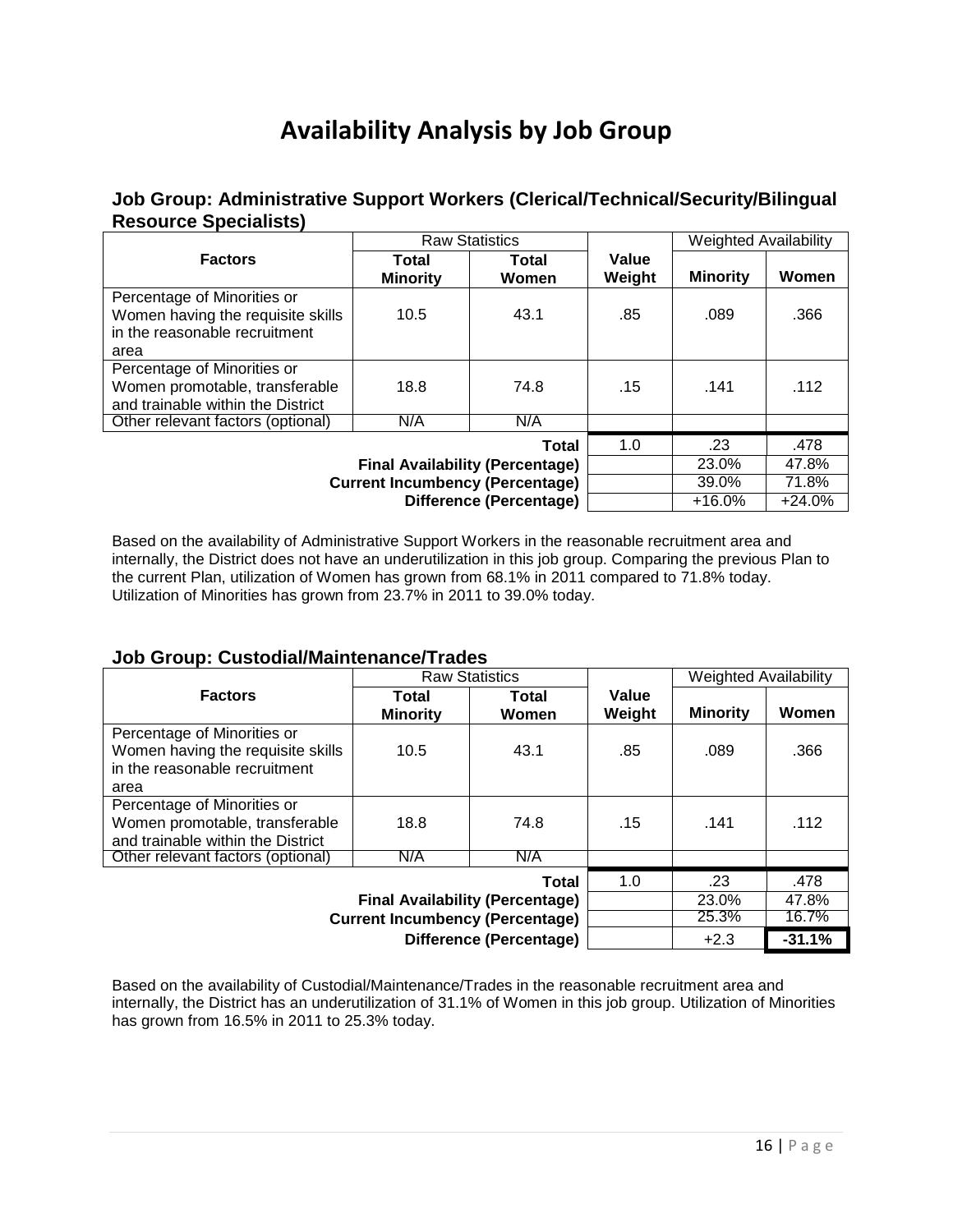# **Availability Analysis by Job Group**

### **Job Group: Food Service Workers**

|                                        |                          | <b>Raw Statistics</b>   |                 | <b>Weighted Availability</b> |          |
|----------------------------------------|--------------------------|-------------------------|-----------------|------------------------------|----------|
| <b>Factors</b>                         | Total<br><b>Minority</b> | Total<br><b>Women</b>   | Value<br>Weight | <b>Minority</b>              | Women    |
| Percentage of Minorities or            |                          |                         |                 |                              |          |
| Women having the requisite skills      | 10.5                     | 43.1                    | .85             | .089                         | .366     |
| in the reasonable recruitment          |                          |                         |                 |                              |          |
| area                                   |                          |                         |                 |                              |          |
| Percentage of Minorities or            |                          |                         |                 |                              |          |
| Women promotable, transferable         | 18.8                     | 74.8                    | .15             | .141                         | .112     |
| and trainable within the District      |                          |                         |                 |                              |          |
| Other relevant factors (optional)      | N/A                      | N/A                     |                 |                              |          |
|                                        |                          | Total                   | 1.0             | .23                          | .478     |
|                                        |                          | 23.0%                   | 47.8%           |                              |          |
| <b>Current Incumbency (Percentage)</b> |                          | 37.3%                   | 90.5%           |                              |          |
|                                        |                          | Difference (Percentage) |                 | $+14.3%$                     | $+42.7%$ |

Based on the availability of Food Service Workers in the reasonable recruitment area and internally, the District does not have an underutilization in this job group. Comparing the previous Plan to the current Plan, utilization of Women has decreased from 94.1% in 2011 to 90.5% today. Utilization of Minorities has grown from 27.3% in 2011 to 37.3% today.

### **Job Group: Educational Assistants**

|                                                                                                    |                          | <b>Raw Statistics</b>            |                                    | <b>Weighted Availability</b> |       |
|----------------------------------------------------------------------------------------------------|--------------------------|----------------------------------|------------------------------------|------------------------------|-------|
| <b>Factors</b>                                                                                     | Total<br><b>Minority</b> | Total<br>Women                   | Value<br>Weight                    | <b>Minority</b>              | Women |
| Percentage of Minorities or<br>Women having the requisite skills<br>in the reasonable recruitment  | 10.5                     | 43.1                             | .85                                | .089                         | .366  |
| area                                                                                               |                          |                                  |                                    |                              |       |
| Percentage of Minorities or<br>Women promotable, transferable<br>and trainable within the District | 18.8                     | 74.8                             | .15                                | .141                         | .112  |
| Other relevant factors (optional)                                                                  | N/A                      | N/A                              |                                    |                              |       |
| <b>Current Incumbency (Percentage)</b>                                                             | 1.0                      | .23<br>23.0%<br>32.6%<br>$+9.6%$ | .478<br>47.8%<br>83.4%<br>$+35.6%$ |                              |       |

Based on the availability of Educational Assistants in the reasonable recruitment area and internally, the District does not have an underutilization in this job group. Comparing the previous Plan to the current Plan, utilization of Women has decreased from 86.4% in 2011 to 83.4% today. Utilization of Minorities has grown from 15.3% in 2011 to 32.6% today.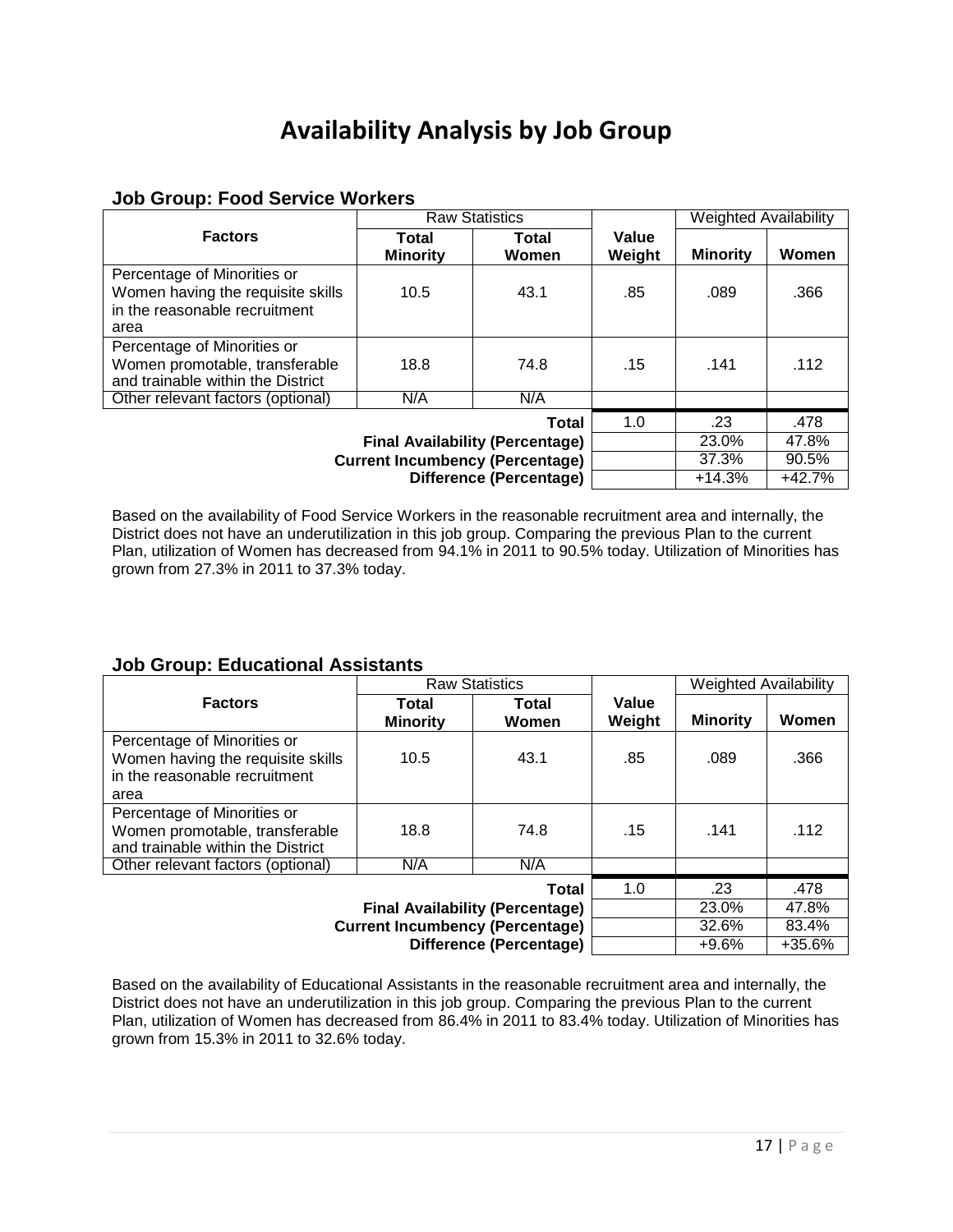### **4.32 Goals and Action Steps**

<span id="page-17-0"></span>Effective affirmative action and equal employment opportunity programs require a positive and planned approach to hiring and promoting qualified individuals, including women and racial/ethnic minority applicants. The District strives to remove artificial barriers to the employment of women and racial/ethnic minorities.

A good faith effort will continue to be made by the District to recruit women and racial/ethnic minority applicants. Employment applications will continue to be reviewed in a fair and consistent manner. Department heads and principals are strongly encouraged to consider the added value that diversity brings to their department or school. The goals established below address identified underutilization of Women and Minorities in specific job groups. The District considers these goals a baseline as it recognizes the positive impact of students working with staff who look like them as positive role models. This Plan, which follows federal protocols, establishes a baseline for employing women and racial/ethnic minorities in the delineated job groups. While setting a baseline is within the scope of an Affirmative Action Plan which follows federal protocols, the District is not focusing on baselines. The District focuses on creating a thriving workforce as detailed in the Strategic Framework and outlined in the annual Human Resources report. The District continues to review its overall approach to recruitment and retention as it strives for its workforce to mirror the student population.

Goals and action plans are designed and used to help correct any imbalances and disparities in the District's workforce. It is important to note that goals are not quotas, as the latter has been ruled to be impermissible by the courts. Goal setting for areas of underutilization is required for federal contractors under federal regulations. Goals help inform the action plans for each hiring process in an underutilized area. The action plans for departments and schools are based on the District's anticipated vacanciesand the labor force data of available protected class applicants. The goals will be reviewed and revised at a minimum of every five years when the District updates its Affirmative Action Plan.

The goal for each department and school is to address identified underutilization through both short- and long-term efforts over time. The District is working to create an equity impact analysis tool to help department heads and principals make the best hiring decision, using equitable principles, for each position in their department or school.

The District and individual schools recognize the benefit to students who have the opportunity to work with role models during their education who look like them. One recent study found, "having at least one black teacher in third through fifth grades reduced a black student's probability of dropping out of school by 29 percent … For very low-income black boys, the results are even greater – their chance of dropping out fell 39 percent."<sup>12</sup> The District strives to provide positive role models for all District students.

<span id="page-17-1"></span><sup>12</sup> Source: [http://releases.jhu.edu/2017/04/05/with-just-one-black-teacher-black-students-more-likely-to](http://releases.jhu.edu/2017/04/05/with-just-one-black-teacher-black-students-more-likely-to-graduate/)[graduate/](http://releases.jhu.edu/2017/04/05/with-just-one-black-teacher-black-students-more-likely-to-graduate/) ; complete study can be found here: "The Long Run Impacts of Same Race Teachers," Institute of Labor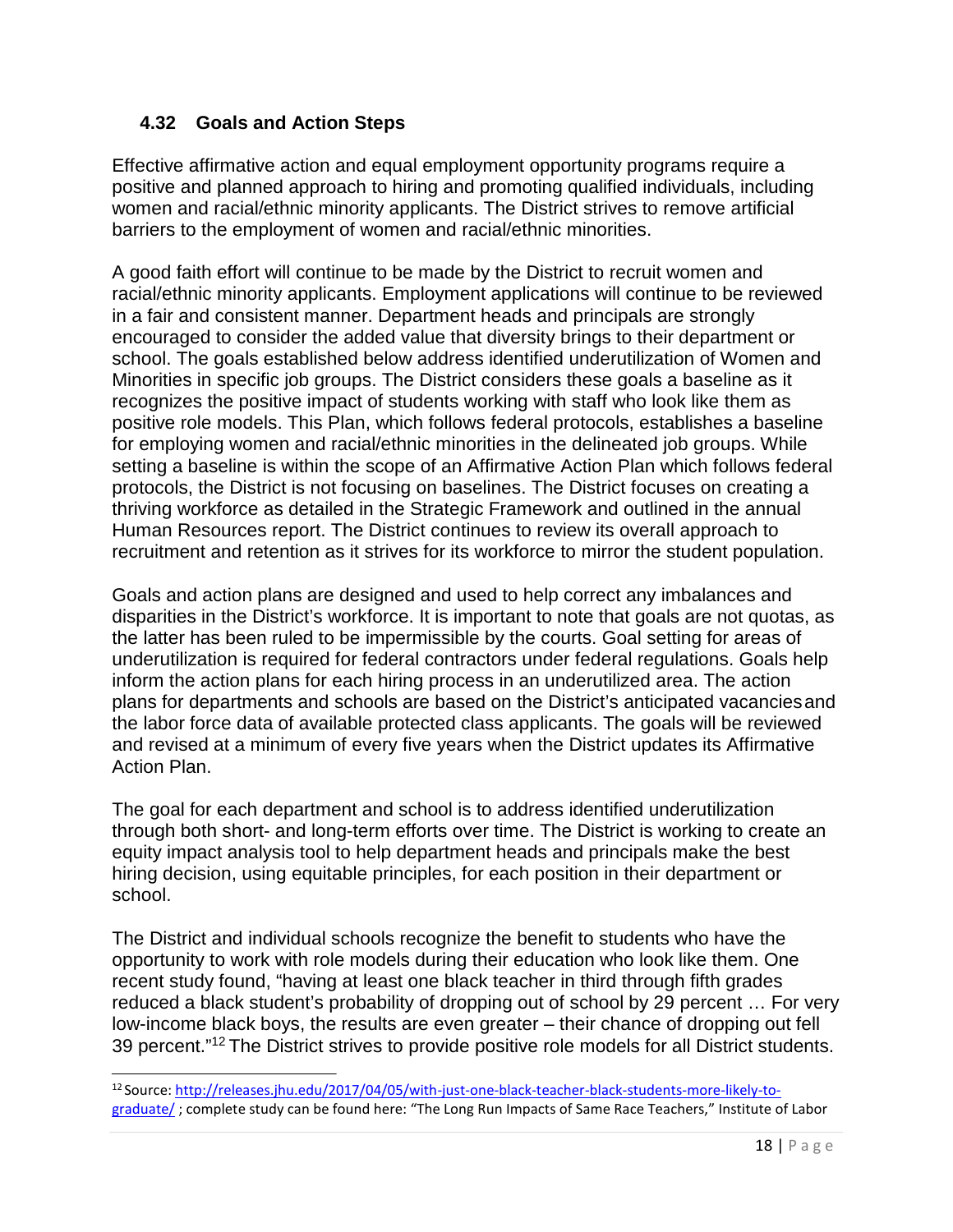Based on the data in the previous section the District currently has underutilization in two areas:

- 1. Administrators & Professionals Minorities
- 2. Custodians/Maintenance/Trades Women

| <b>Job Group</b>               | Women<br>Incumbency<br>% | <b>Women</b><br><b>Availability</b><br>% | <b>Minority</b><br>Incumbency<br>% | <b>Minority</b><br><b>Availability</b><br>% | Utilization of<br>Women | <b>Utilization of</b><br><b>Minorities</b> |
|--------------------------------|--------------------------|------------------------------------------|------------------------------------|---------------------------------------------|-------------------------|--------------------------------------------|
| Administrators & Professionals | 62.8                     | 51.1                                     | 22.1                               | 23.2                                        | $+11.7$                 | $-1.1$                                     |
| Custodial/Maintenance/Trades   | 16.7                     | 47.8                                     | 25.3                               | 23.0                                        | $-31.1$                 | $+2.3$                                     |

The District's previous Plan indicated underutilization existed in three areas:

- 1. Women Administrators & Professionals;
- 2. Minority Teachers & Pupil Services Support; and
- 3. Women Custodians/Maintenance/Trades.

Compared to the previous Plan, utilization of Women Administrators & Professionals grew from 54.7% to 62.8% today. Therefore, Women in the Administrators & Professionals job group currently account for 62.8% of the employees in that group; while their availability in the workforce is 51.1%, thus eliminating the mathematical underutilization.

Additionally, compared to the previous Plan, utilization of Minority Teachers & Pupil Services Support grew. As a reminder, this group is now two separate job groups "Teachers" and "Pupil Services Support." Minority Teachers are now 13.2% of the current workforce, while Minority Pupil Services Support is 11.6%. The mathematical underutilization which existed in 2011 no longer exists in these job groups. While this shows growth in the District's diversification of this segment of the workforce, it does not impact Human Resources efforts to strive towards a workforce that matches the diversity of the students.

### Administrator & Professional – Minorities

Based on the data, Minorities constitute 22.1% of the District's current workforce for this job group. However, their availability is 23.2%. This constitutes a difference of 1.1%

While this constitutes an underutilization, the percentage of minorities in this job group has grown from 11.2% in the District's previous Plan to 22.1% today.

Economics (March 2017),<http://ftp.iza.org/dp10630.pdf>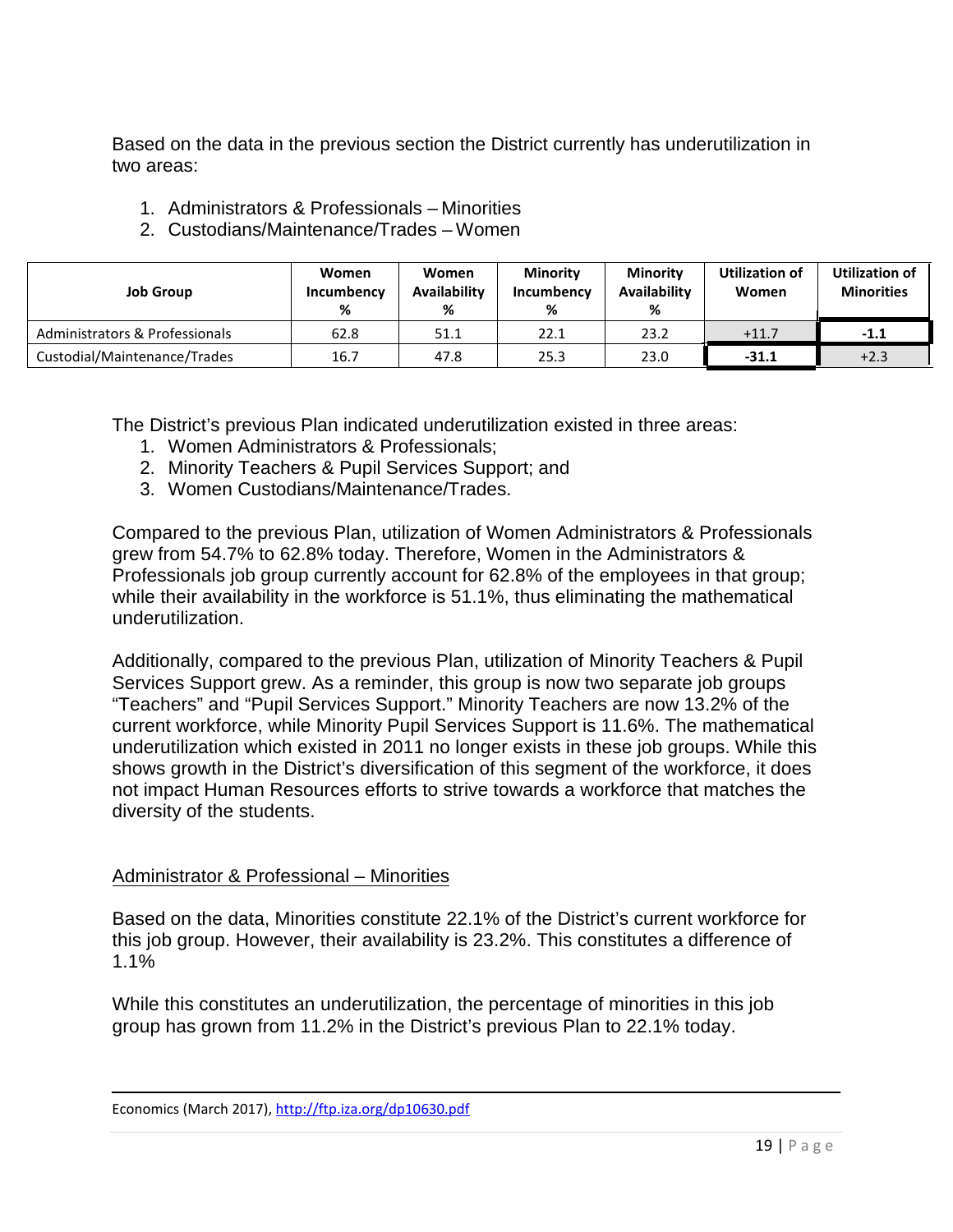### Custodian/Maintenance/Trades - Women

Based on the data, Women constitute 16.7% of the District's current workforce for this group. However, their availability is 47.8%. This constitutes a difference of 31.1%

This constitutes an underutilization, and must be addressed. The percentage of Women in this job group decreased from 19.3% in the District's previous Plan to 16.7% today.

### **Specific Goal:**

The goal is to increase the representation of Minorities in Administrator and Professional positions and Women in Custodian/Maintenance/Trades positions. Again, these goals are the District's baseline. The District strives for its workforce demographics to mirror its student body and continually looks for ways to increase the pool of prospective candidates as well as ensure hiring decisions are made in an equitable manner. The District's efforts in this area are shown in the annual Human Resources Report.

In consultation between the Affirmative Action Officer and Human Resources it was determined that the plan of action to address the underutilization in both areas would be the same with adaptations made to address the uniqueness of the positions in each job group.

### **Plan of Action:**

Each step will be done in consultation with the Affirmative Action Officer, Human Resources and other departments as appropriate.

- 1. Develop a specific sourcing plan to maximize the pool of candidates for these specific positions, along with reviewing the screening and selection process of candidates with an equity lens to reduce any bias influencingdecision-making.
- 2. In an effort to ensure a harassment free environment, the District will continue to create opportunities to measure the climate of departments and schools; enhance opportunities for staff engagement; and communicate opportunities for current staff and potential applicants to raise concerns of discrimination and harassment.
- 3. Will continue to offer employee trainings regarding the District's Non-Discrimination policy, reporting procedures and how to develop an environment free from discrimination.
- 4. Ensure that publications represent and highlight all demographics of District employees.
- 5. Assist department heads, principals and all staff in resolving conflicts, especially those related to cultural differences which may be based in race, ethnicity, gender or other traits and experiences which make us unique.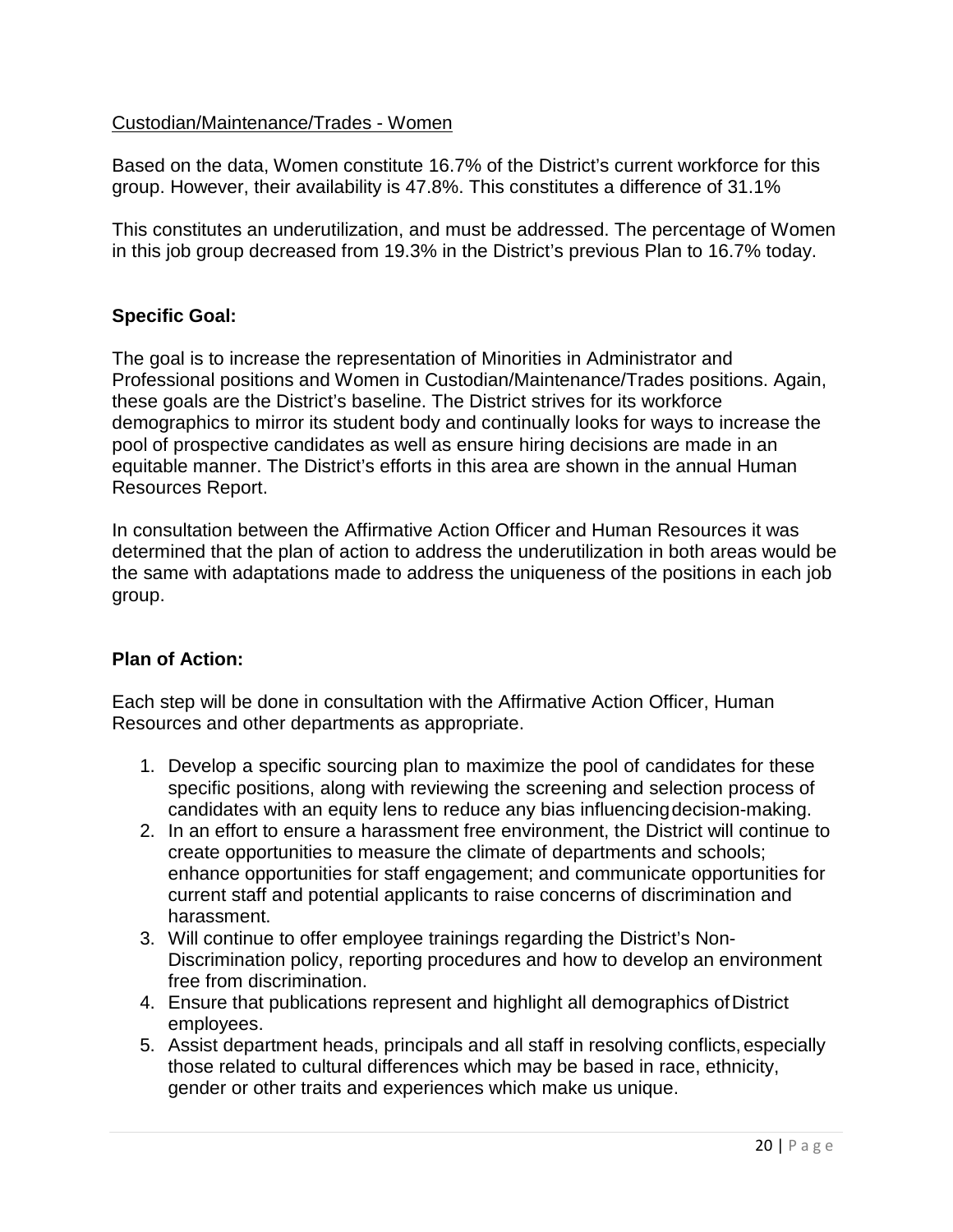- 6. Identify and take steps to eliminate artificial barriers to equalemployment opportunities. These steps include, but will not be limited to:
	- a. Assist department heads and staff in applying an equity impact analysis tool in all aspects of hiring decisions;
	- b. Exit interviews of all staff to help the District address concerns which are raised in an effort to improve the working environment for all employees and increase retention; and
	- c. Review and analyze position descriptions utilizing the equity framework analysis tool to ensure that each position description accurately reflects the job requirements for the specific positions.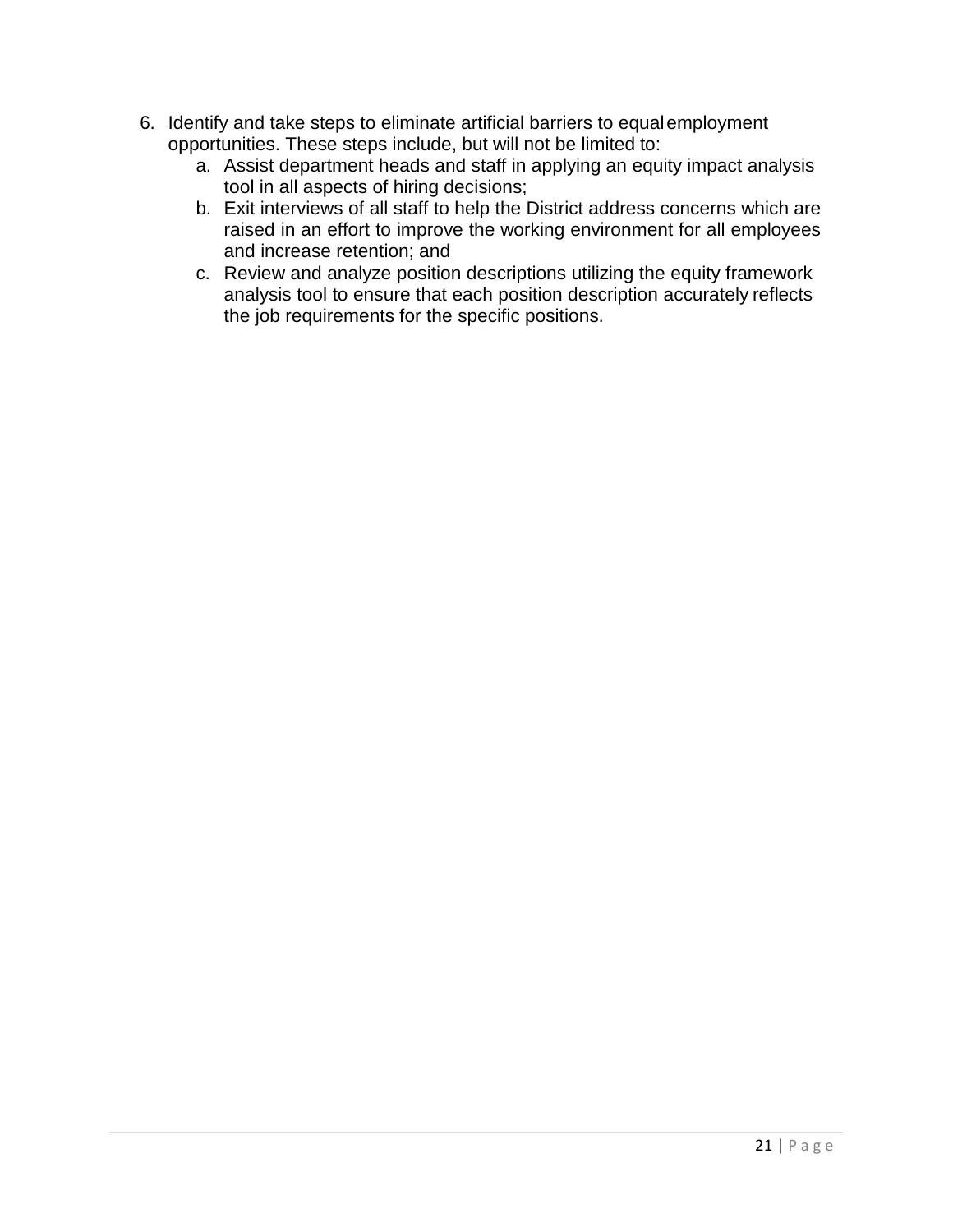### <span id="page-21-0"></span>**5. Internal Monitoring and Reporting Process**

The Human Resources Department will maintain such records as to comply with local, state, and federal requirements pertaining to employment, including information related to referrals, hires, promotions, transfers and terminations. Human Resources will maintain a record system that will collect facts on employees to help ensure that recruitment efforts are reaching a diverse candidate pool, including protected groups.

The Affirmative Action Officer will evaluate the effectiveness of the Plan and prepare an annual report on the effectiveness of the Plan and progress made towards employment of protected categories. The annual report will continue to be presented to the Superintendent and Board of Education, as part of the annual Human Resources Report.

Upon request by the Affirmative Action Officer, Human Resources shall compile information related to this Plan, including the following:

- $\Box$  Survey of current employees by race, sex, disability, job classification, salary and/or wage level,
- $\Box$  Applicant flow data at each step of the selection process for new hires, promotions, transfers, by race, sex and disability,
- $\Box$  Referrals for employment from external sources, by race, sex and disability,
- $\Box$  Terminations, by race, sex and disability,
- $\Box$  Exit-interview information, by race, sex and disability, and/or
- $\Box$  Disciplinary actions other than termination by race, sex and disability.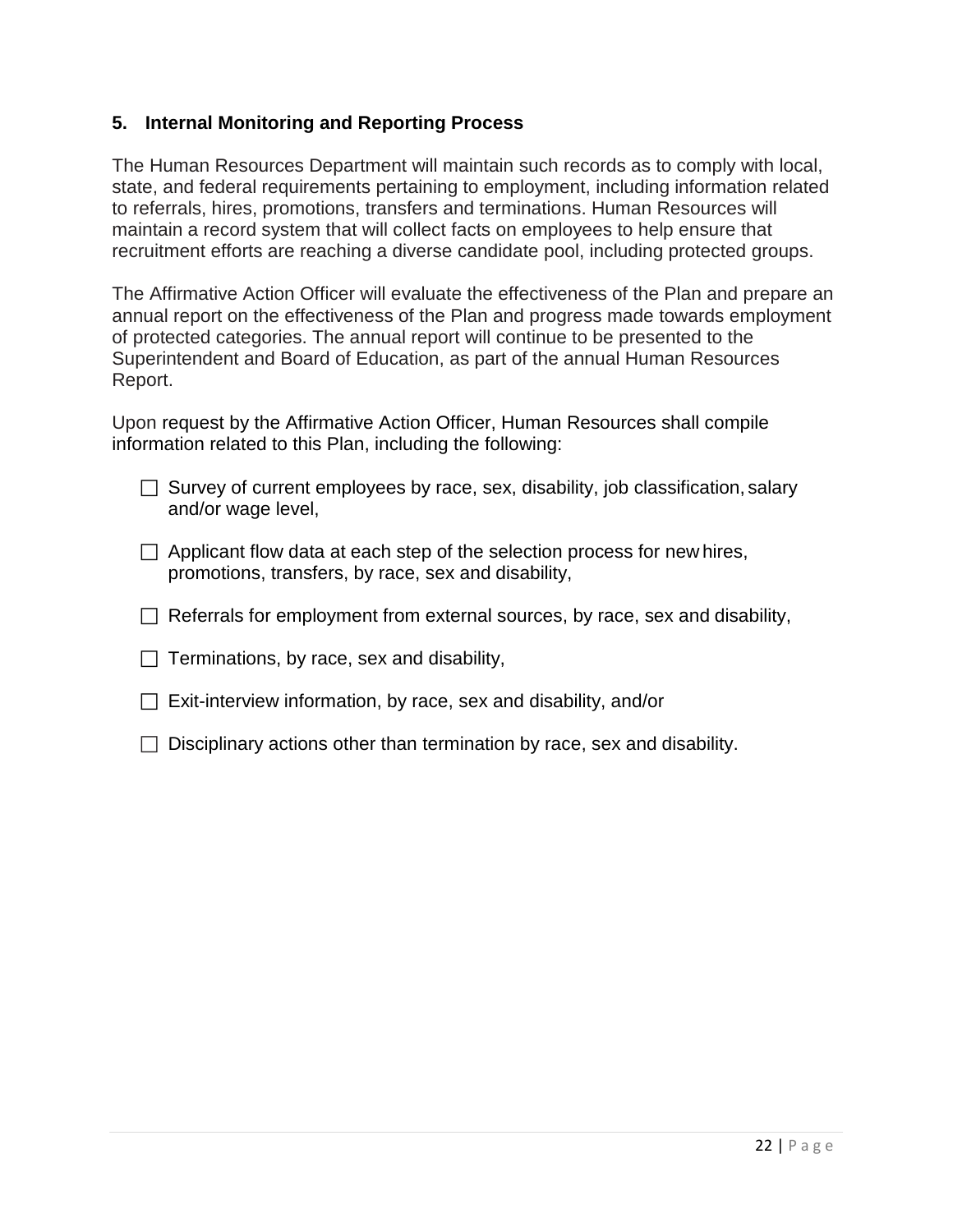### <span id="page-22-0"></span>**6. Equity Impact Analysis Tool**

The District is creating an Equity Impact Analysis tool. Once this is created it should be used to assist those responsible for making hiring decisions to apply principles of equity to every step of the hiring process.

This includes: prioritizing which positions to fill, job descriptions, required steps in hiring/interview process, questions for interviews, and other related steps. The expectation is to introduce and/or sustain and strengthen equitable principles and practices throughout the hiring/promotion processes in the District. The hope is that this tool will be used for other decision points at all levels of the District with the goal of embedding equitable decision-making practices within the systemic structures of the District.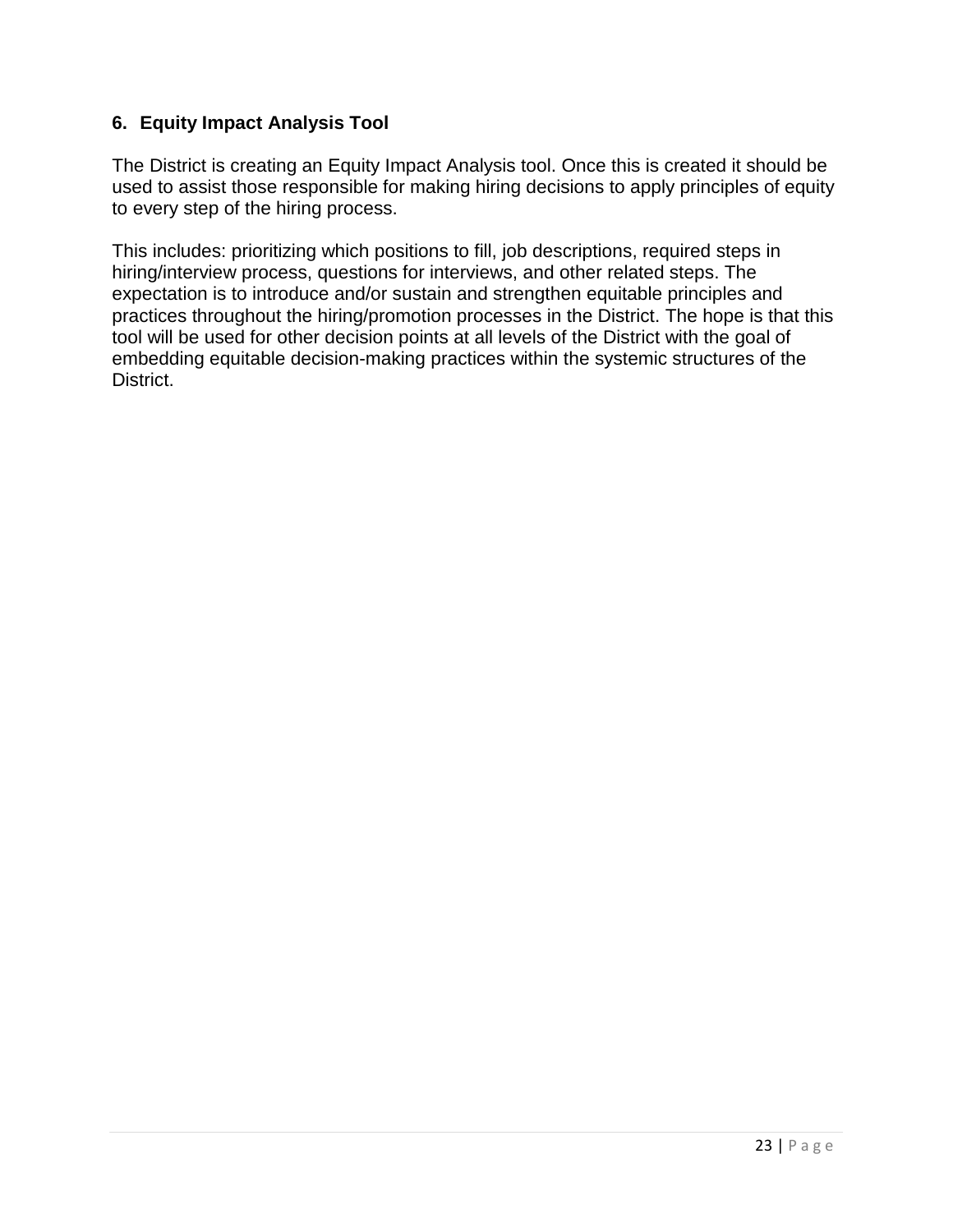### <span id="page-23-0"></span>**7. Definitions**

**Affirmative Action:** Any action that is taken by an employer to:

- a) Prevent unlawful employment discrimination, and
- b) To remedy the effects of past employment practices which may have excluded the appointment and promotion of ethnic/racial minorities and women at various levels of the work force.

**Affirmative Action Plan:** A written plan outlining the course of action to be taken to implement the affirmative action program.

**Availability Analysis:** Is defined as the percentage of minorities and women who reside within the labor market area and who have the skills required for entry into a specific job group, or who are capable of acquiring them. Persons who are available are those who are qualified to perform the work or who are capable of acquiring the skills to be qualified to perform the work.

**Disability:** Persons with a physical or mental impairment which substantially limits one or more major life activities. People who have a history of, or who are regarded as having a physical or mental impairment that substantially limits one or more major life activities, are also covered. Major life activities include, but are not limited to, caring for one's self, walking, seeing, hearing, speaking, breathing, working, performing manual tasks, and learning. Some examples of impairments which may substantially limit major life activities, even with the help of medication or aids/devices, are: AIDS, alcoholism, blindness or visual impairment, cancer, deafness or hearing impairment, diabetes, drug addiction, heart disease, and mental illness. This definition includes students who have been identified as having a disability under the Individuals with Disabilities Education Act (IDEA).

**Discrimination:** Any action, policy, or practice, including bias, stereotyping, andstudent harassment, which is detrimental to a person or group of persons and differentiates or distinguishes among persons, or which limits or denies a person or group of persons opportunities, privileges, roles or rewards based, in whole or in part, on their membership in a protected class, or which perpetuates the effects of past discrimination.

**Equal:** Having the same privileges, status or rights.

**Equal Employment Opportunity:** A term that describes a work environment that is free of unlawful employment discrimination. All persons are treated fairly and equally in accordance with applicable federal, state and local laws.

**Equitable:** Exhibiting or characterized by equity; impartial or reasonable in judgment or dispensation; not necessarily equal or the same.

**Goals:** Goals are defined as the percentage of women and minorities who should be employed in a particular job group based on a utilization analysis.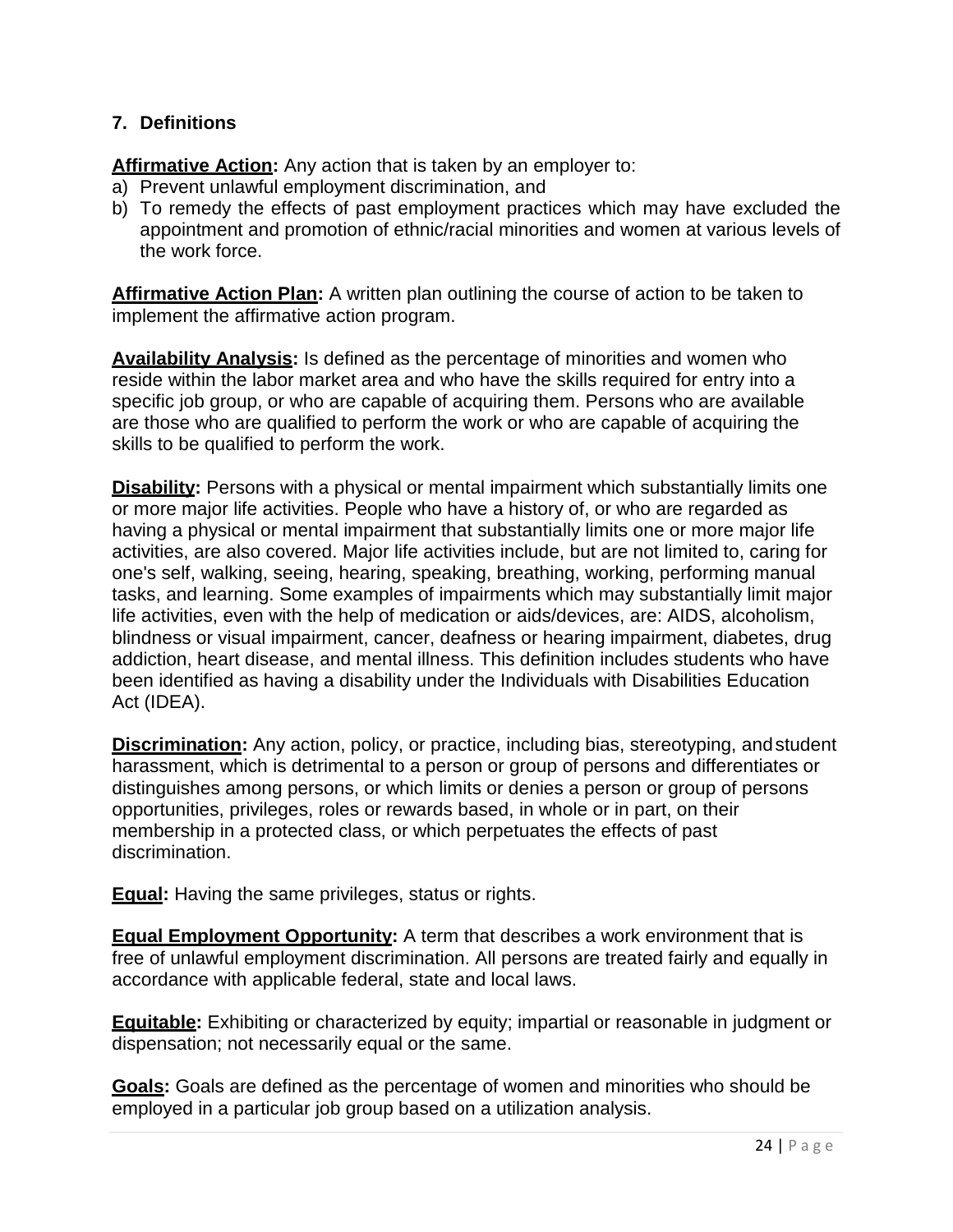**Harassment:** Unwanted, deliberate or repeated unsolicited comments (oral or written), gestures, graphic material, physical contacts, verbal/nonverbal or physical conduct directed to an individual because of their membership in a protected class(es) constitute harassment when this conduct: 1) Has the purpose or effect of creating an intimidating, hostile or offensive educational environment; or 2) Has the purpose or effect of unreasonably or substantially interfering with a student's performance in school, including their performance in curricular, extracurricular, and nonacademic activities; or 3) Otherwise adversely affects a student's opportunities in curriculum, extracurricular, and nonacademic activities; or 4) Submission to the conduct is made either explicitlyor implicitly, a term or condition of a student's opportunity to obtain an education; or 5) Submission to or rejection of the conduct by an individual is used as a factor in decisions affecting the student's education; or 6) Is sufficiently severe, persistent or pervasive that it adversely affects a student's ability to participate in or benefit from an educational program or activity.

**Labor Market Area:** The geographic area from which the District recruits applicants for employment, the labor market area may be different for different job groups. The Labor Market Area for each job group is determined by the reasonable recruitment area for that job group as determined by consultation between the Affirmative Action Officer and Human Resources.

**Job Groups:** Is defined as a group of jobs which (1) share the same or similar certification or licensing requirements, (2) have a similar work day, work schedule, and work location, (3) have similar duties and skills, (4) share a similarity with respect to wages, hours and working conditions and/or (5) have the same purpose. The establishment of job groups is the first step in performing a utilization analysis.

**Preferential Treatment:** To give preference to one class of workers or applicants over another class of workers or applicants because of their disability, sex, race or other protected classification. Preferential treatment is most often used as it relates to affirmative action efforts to bring about parity. Title VII, Civil Rights Act of 1964, as amended, does not require preferential treatment because of an imbalance in the employer's work force. However, a court under the Civil Rights Act of 1964, as amended, can order preferential treatment if there has been a finding of unlawful employment discrimination.

**Protected class:** A group of people defined by the law who share common characteristics and are protected from discrimination and harassment by federal, state and/or local laws. District policy recognizes protected classes including sex, pregnancy/childbirth, race, religion/creed, color, national origin, ancestry, age (over 40), disability, marital status, arrest record, conviction record, military service membership, homelessness, sexual orientation, gender identity, gender expression, genetic identity, and/or retaliation.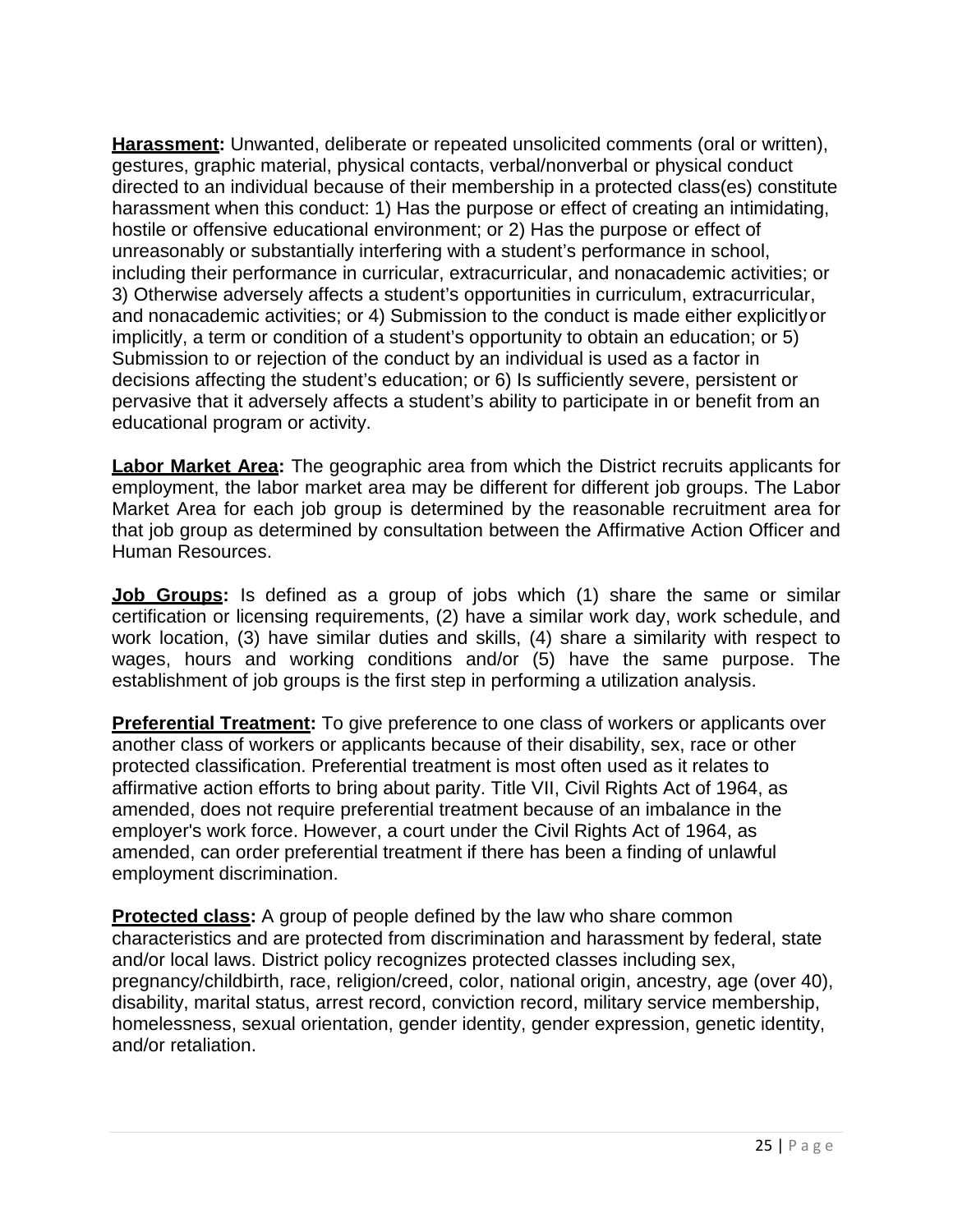Race/Ethnic Identification<sup>13</sup>: Race/ethnic designations that are used by the various civil rights agencies. Such designations do not denote scientific definitions of anthropological origins. For the purpose of this Plan, an employee may be included in the group to which they should belong, identifies with, or is regarded in a community as belonging to. However, no person shall be counted in more than one race/ethnic group. The race/ethnic categories used for this Plan have been developed by the federal government.

- a) **White**: A person having origins in any of the original peoples of Europe, the Middle East or North Africa.
- b) **Black or African-American**: A person having origins in any of the Black racial groups of Africa.
- c) **American Indian or Alaska Native**: A person having origin in any of the original peoples of North and South America (including Central America), and who maintains tribal affiliation or community attachment.
- d) **Asian**: A person having origins in any of the original peoples of the Far East, Southeast Asia, or the Indian subcontinent including for example, Cambodia, China, India, Japan, Korea, Malaysia, Pakistan, the Philippine Islands, Thailand and Vietnam.
- e) **Native Hawaiian or Other Pacific Islander**: A person having origins in any of the original peoples of Hawaii, Guam, Samoa, or the Pacific Islands.
- f) **Hispanic or Latin[o14](#page-25-1)**: A person of Cuban, Mexican, Puerto Rican, South or Central American, or other Spanish cultural or origin regardless of race.

**Religion:** For the purpose of this Plan, religion is defined as all aspects of religious observance and practice as well as belief.

**Remedial Action:** Any action that is taken by an employer to remedy the effects of past employment practices which may have excluded the appointment and promotion of ethnic/racial minorities and women at various levels of the workforce.

**Selection Process:** The process used to recruit, interview, and/or appoint applicants for employment or promote employees.

<span id="page-25-0"></span><sup>&</sup>lt;sup>13</sup> "The U.S. Census Bureau must adhere to the 1997 Office of Management and Budget (OMB) standards on race and ethnicity which guide the Census Bureau in classifying written responses to the race question … The data on race were derived from answers to the question on race that was asked of individuals in the United States. The Census Bureau collects racial data in accordance with guidelines provided by the U.S. Office of Management and Budget (OMB), and these data are based on self-identification. The racial categories included in the census questionnaire generally reflect a social definition of race recognized in this country and not an attempt to define race biologically, anthropologically, or genetically." Bureau, US Census. "Race." Abou[t,](http://www.census.gov/topics/population/race/about.html)

<span id="page-25-1"></span>[www.census.gov/topics/population/race/about.html. A](http://www.census.gov/topics/population/race/about.html)ccessed 4 May 2017

<sup>&</sup>lt;sup>14</sup> Humes, Karen R., et al. Overview of Race and Hispanic Origin: 2010. Washington, D.C., U.S. Dept. of Commerce, Economics and Statistics Administration, U.S. Census Bureau, 2011[,](http://www.census.gov/prod/cen2010/briefs/c2010br-02.pdf)

[www.census.gov/prod/cen2010/briefs/c2010br-02.pdf. A](http://www.census.gov/prod/cen2010/briefs/c2010br-02.pdf)ccessed 4 May 2017.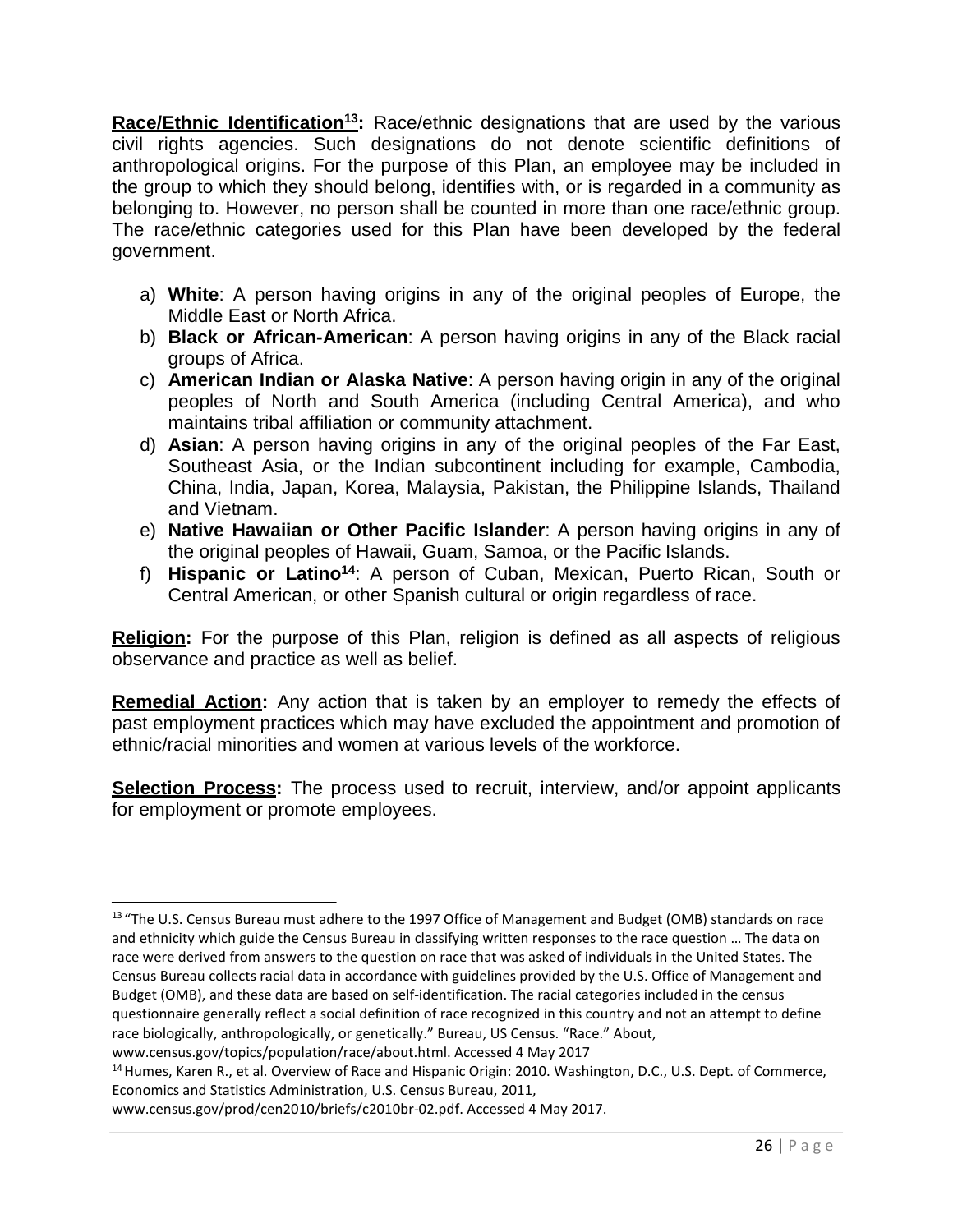**Sexual Orientation:** Term that refers to being romantically or sexually attracted to people of a specific gender. Our sexual orientation and our gender identity are separate, distinct parts of our overall identity.

**Student Harassment:** Behavior toward students based, in whole or in part, on their protected class(es) which substantially interferes with a student's school performance or creates an intimidating, hostile, or offensive school environment.

**Target Group Members:** For the purpose of this Plan, target group members are defined as racial/ethnic minorities and women.

**Underutilization:** Is defined as having fewer minorities or women in a particular job group than would be reasonably expected by their availability in the reasonable recruitment area.

**Unlawful Employment Discrimination:** Unfair treatment or denial of normal privileges because of a person's race, gender or other protected classification. Conduct which denies a person an opportunity, such as a job, because of their race or other protected classification

**Utilization Analysis:** As a comparison of the number of minorities and women who are employed in a particular job group to the number of qualified minorities and women who are available in the relevant labor market area to be employed in such job group.

**Value Weight:** Value Weight is the percentages assigned to each of the factors within a job group. These percentages should express the relative amount of hiring the District does from each factor in staffing a specific job group. For example, if 15% of hires in a particular job group historically have come from within the organization, you would assign a value weight of 15% to the "Percentage of Minorities or Women promotable, transferable and trainable within the District" job group.

**Workforce Analysis:** Is defined as a statistical analysis which provides an overall employment profile of the District. The workforce analysis, among other things, will reflect the number of minorities and women employed by the District in the six job groups.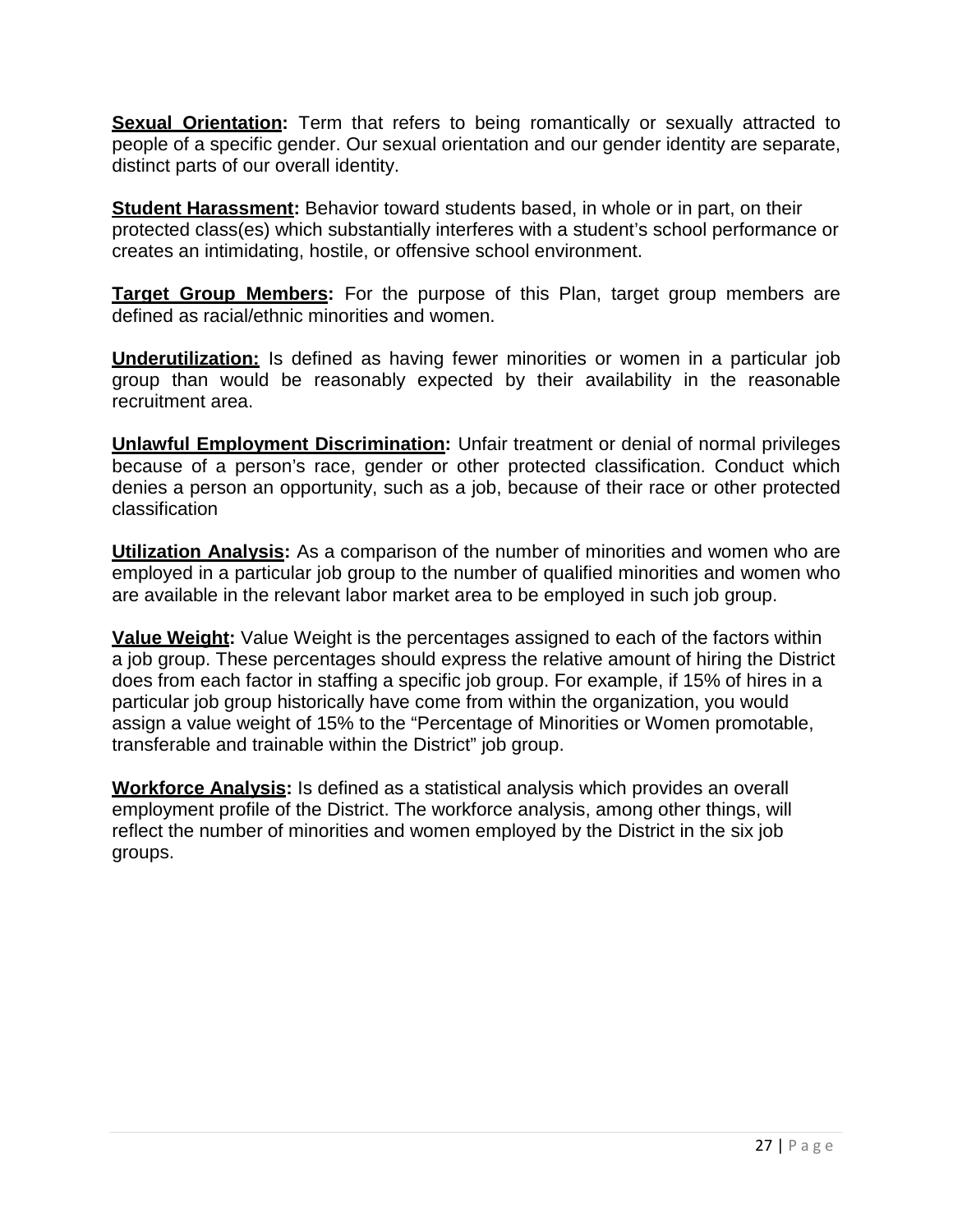### <span id="page-27-0"></span>**8. Appendices**

APPENDIX A – Board Policy 8012

APPENDIX B – Complaint of Discrimination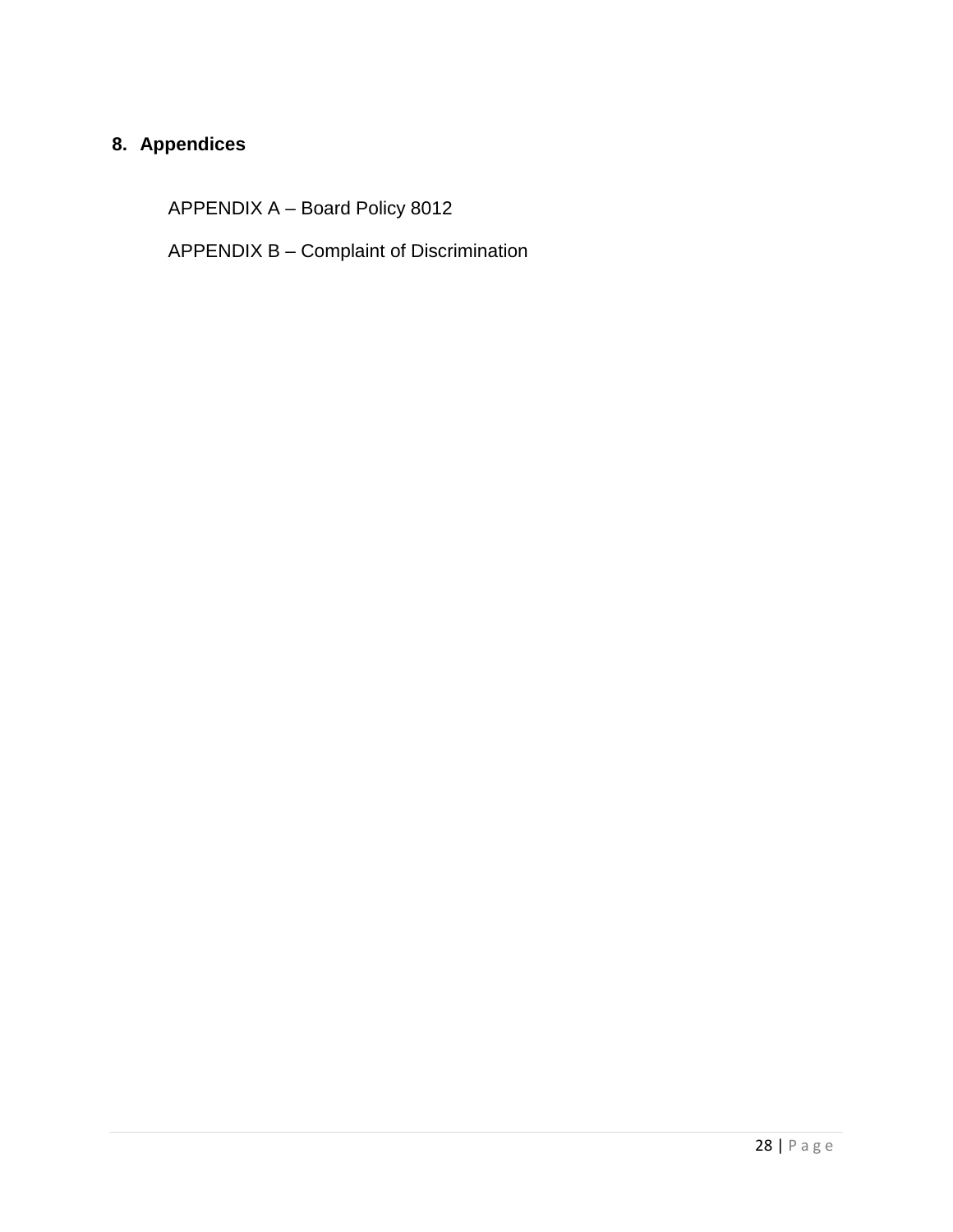### **POLICY NONDISCRIMINATION-STAFF/VISITORS 8012**

Human Resources

### Prohibition Against Discrimination

- 1. Purpose
	- a. The Madison Metropolitan School District strives to provide an environment where every employee, applicant, family member and visitor feels supported, respected and welcomed and where every staff member can serve students in an atmosphere that is free from harassment and discrimination. Discrimination and harassment can have a harmful social, physical, and/or psychological impact on individuals who are the victims of these actions, those who engage in these behaviors, and bystanders that observe discriminatory and/or harassing acts. The School District does not allow discrimination and harassment towards or by students, school employees or volunteers on school/District grounds, at school/District-sponsored activities or in transportation to and from school or school/District-sponsored activities.
	- b. District policy protects employees and applicants for employment from discrimination and harassment regarding a person's sex, pregnancy/childbirth, race, religion/creed, color, national origin, ancestry, age (over 40), disability, marital status, arrest record, conviction record, military service membership, homelessness, sexual orientation, gender identity, gender expression, genetic identity, or retaliation.
	- c. District policy protects volunteers, family members and visitors from discrimination and harassment regarding a person's sex, race, religion, creed, color, national origin, ancestry, age (over 18), disability, marital status, arrest record, conviction record, less than honorable discharge, physical appearance, homelessness, sexual orientation, gender identity, gender expression, political beliefs, student status, or retaliation.
- 2. The District is committed to providing equal employment opportunities for all persons and to providing a work environment free from harassment and discrimination. Harassment, discrimination and retaliation are prohibited conduct and violations of this Policy will not be tolerated. Managerial and supervisory employees are expected to serve as role models and to demonstrate their commitment to this Policy in their everyday conduct. All employees are required to cooperate fully with any investigation into alleged violations of this Policy. Engaging in any prohibited conduct could result in disciplinary action being taken against the offender, up to and including discharge from District employment.
- 3. The District believes that volunteers and visitors shall be able to visit District properties and functions in an environment free from harassment and discrimination. Volunteers and visitors are also expected to comply with District Policy and established school rules and procedures. Any violation of this Policy is serious, and school officials shall promptly take appropriate action. Volunteers and visitors who violate this Policy may be directed to leave school property and/or reported to law enforcement, as appropriate.
- 4. Harassment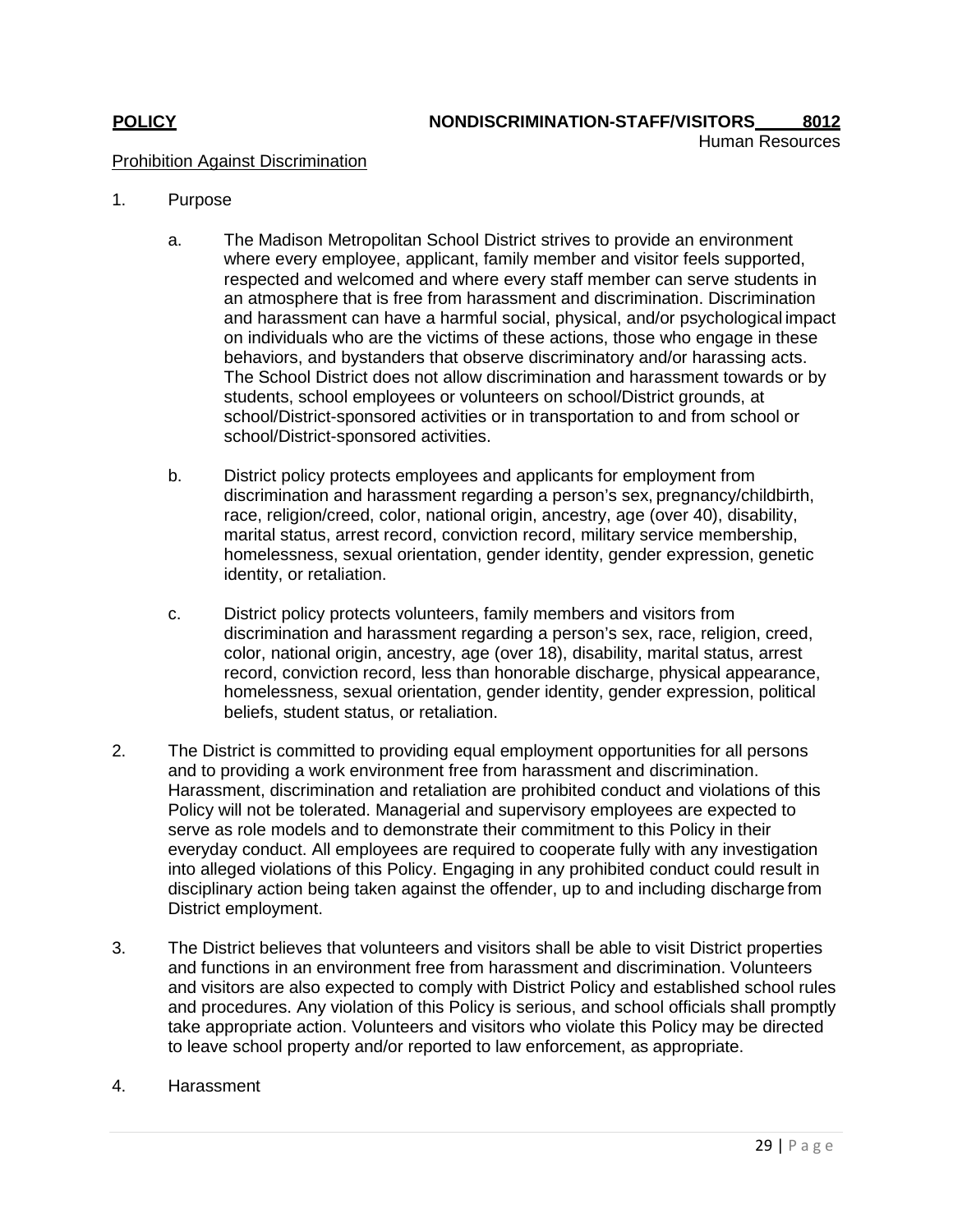a. The District is committed to the provision of a professional, harassment-free environment for employees, job applicants, and to all persons who seek or receive services from the District or its contractors. The Board considers all forms of harassment, including hazing, to be unacceptable behavior because it undermines productivity in the work and academic environments, degrades, intimidates, isolates and is discriminatory. Harassment infringes upon the rights of all and creates a hostile environment for learning and working.

To ensure that all employees work in an environment free of all forms of harassment, the Board expressly prohibits harassment based on a person's membership in a protected class(es) as defined in this Policy, and will take all the necessary steps to prevent such harassment from occurring.

- b. Examples of harassment may include but are not limited to:
	- 1) Unwanted physical contact including touching, pinching and/or brushing the body;
	- 2) Indecent exposure, including lewd and lascivious behaviors;
	- 3) Persistent requests for social/sexual encounters and favors;
	- 4) Making inappropriate statements or jokes about students or staff because of their protected status(es);
	- 5) Basing a personnel decision on someone providing sexual favors, or someone's protected class(es);
	- 6) Displaying graphic, sexually explicit objects, posters or pictures that show adolescents, women, racial minorities, people who have disabilities or students in a degrading or humiliating manner;
	- 7) Obscene gestures, nonverbal suggestive behavior (leering) or insulting sounds (whistling).
- 5. Discrimination by Association

A situation where an individual is discriminated against through their association with another person. It shall be a violation of this Policy and is thus prohibited for anyone subject to this Policy to engage in any discriminatory or harassing acts prohibited by this Policy against any individual because of that individual's association with a member of any protected class(es).

6. Civil Liability

This Policy provides guidance for appropriate disciplinary action for violations of this Policy. It does not provide a basis for a civil cause of action or damages. Any cause of action or right to damages shall be according to applicable federal and/or state law.

7. Any employee, applicant, family member and visitor who believe they have been discriminated against or harassed may file a complaint using the complaint procedure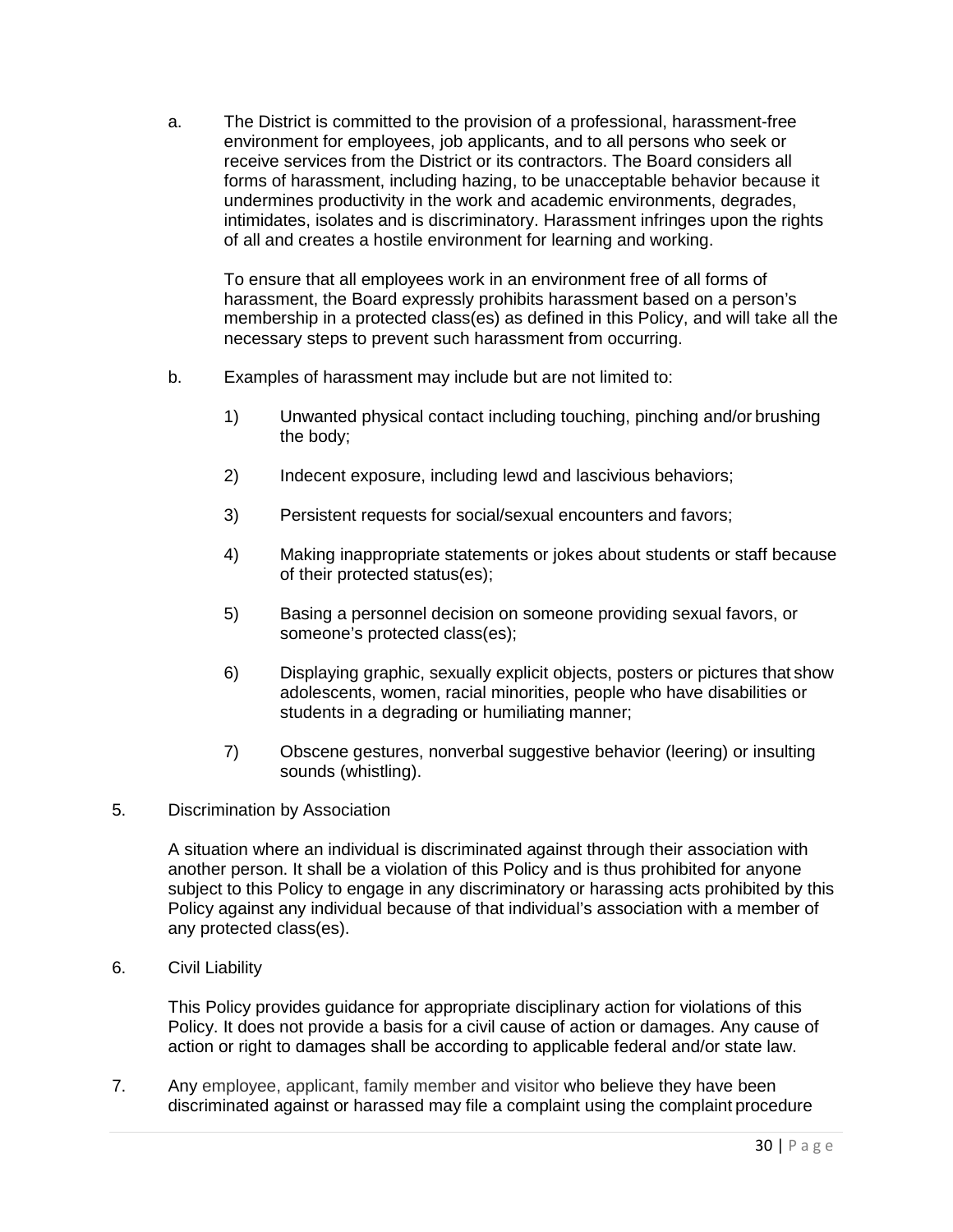outlined below.

10/4/04 Revised 2/29/16

#### **PROCEDURE NONDISCRIMINATION-STAFF/VISITORS 8012** Human Resources

### Resolution of Discrimination/Harassment Complaints

- 1. Who May File a Discrimination/Harassment Complaint. Any employee, applicant for employment, student, parent, or resident of the District who believes they have been discriminated against may file a complaint.
- 2. Filing of Complaint
	- a. The District shall not accept any complaint filed more than three hundred (300) calendar days after the alleged discrimination occurred.
		- 1) Where a complainant alleges a pattern or practice of discrimination, the 300 calendar days shall begin to run from the last act or occurrence of alleged discrimination.
		- 2) Where a complainant alleges that there is a continuing violation of the Ordinance, the 300 calendar days shall begin to run from the last act or occurrence of alleged discrimination.
	- b. A formal complaint may be filed by the complainant in person or mailed to the Title IX Investigator at Legal Services, Attn: Title IX Investigator, 545 West Dayton Street, Room 104, Madison, WI 53703.
		- 1) A complaint shall be deemed filed on the date received if delivered, or on the date postmarked if addressed by mail.
		- 2) Anonymous complaints will not be accepted.
		- 3) All complaints should include, to the best of the complainant's ability, specific information regarding the discriminatory or harassing action(s) or inaction(s), the basis (e.g, age, race, sexual orientation, etc.) for the action(s) or inaction(s), the alleged offender(s), and any witnesses.
		- 4) If the complaint is incomplete or does not satisfy the definition of harassment or discrimination, the complaint may be returned to the complainant, without being processed, for further information.
	- c. The complaint shall be completed on an approved form and must include the complainant's original signature to be accepted and processed.
	- d. The Title IX Investigator shall send to the complainant a written acknowledgment of the receipt of the complaint as soon as practicable, but within fifteen (15) calendar days.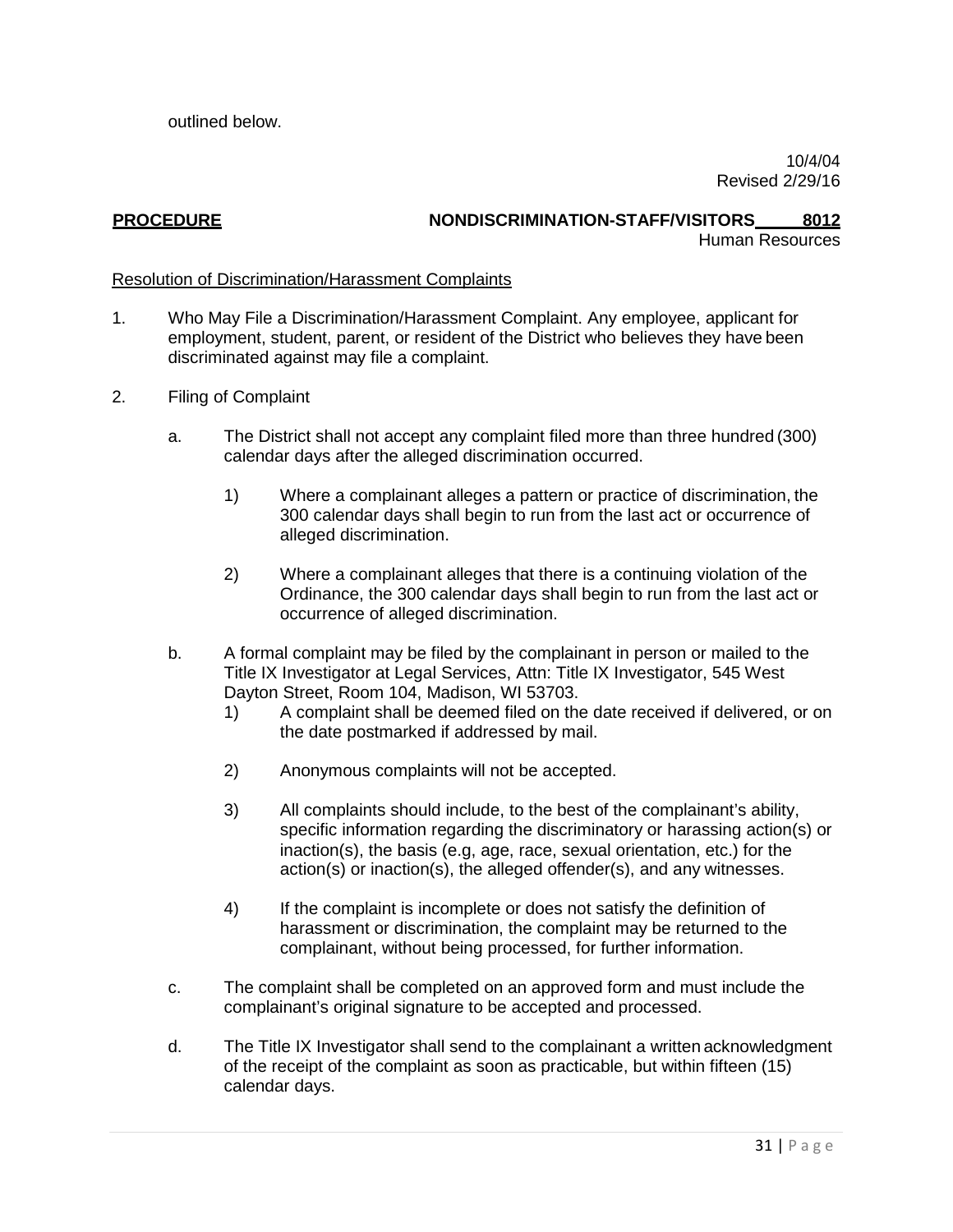1) The acknowledgement letter will include information regarding applicable local, state and federal antidiscrimination laws and related administrative agencies. This information is intended to assist the complainant and is not all inclusive. The letter will advise the complainant to seek assistance in determining any of their rights by contacting the enforcement agencies or an attorney.

### 3. Confidentiality

- a. If the complainant requests confidentiality or asks that the complaint not be pursued, the District will take all reasonable steps to investigate and respond to the complaint consistent with the request for confidentiality or request not to pursue an investigation.
	- 1) If a complainant insists that his or her name or other identifiable information not be disclosed to the alleged perpetrator, the District should inform the complainant that its ability to respond may be limited.
	- 2) The District should tell the complainant that District policy and Title IX prohibits retaliation, and that District officials will not only take steps to prevent retaliation but also take strong responsive action if it occurs.
- b. If the complainant continues to ask that their name or other identifiable information not be revealed, the District should evaluate that request in the context of its responsibility to provide a safe and nondiscriminatory environment for all staff, visitors and students. Thus, the District may weigh the request for confidentiality against several factors including:
	- 1) the seriousness of the alleged harassment;
	- 2) the complainant's age;
	- 3) whether there have been other harassment complaints about the same individual; and
	- 4) the alleged harasser's rights to receive information about the allegations if the information is maintained by the school as an "education record" under the Family Educational Rights and Privacy Act (FERPA), 20 U.S.C. § 1232g; 34 C.F.R. Part 99.
- c. The District should inform the complainant if it cannot ensure confidentiality. Even if the District cannot take disciplinary action against the alleged harasser because the complainant insists on confidentiality, it should pursue other steps to limit the effects of the alleged harassment and prevent its recurrence.
- 4. Retaliation

No District employee or student shall attempt to restrain, interfere with, coerce, discriminate, or take reprisal action against the complainant(s) and/or their witnesses during or after the presentation, processing, and resolution of a complaint. Such an action would be a violation of this Policy and the employee or student would be subject to the appropriate discipline. Any person who feels they are being retaliated against, as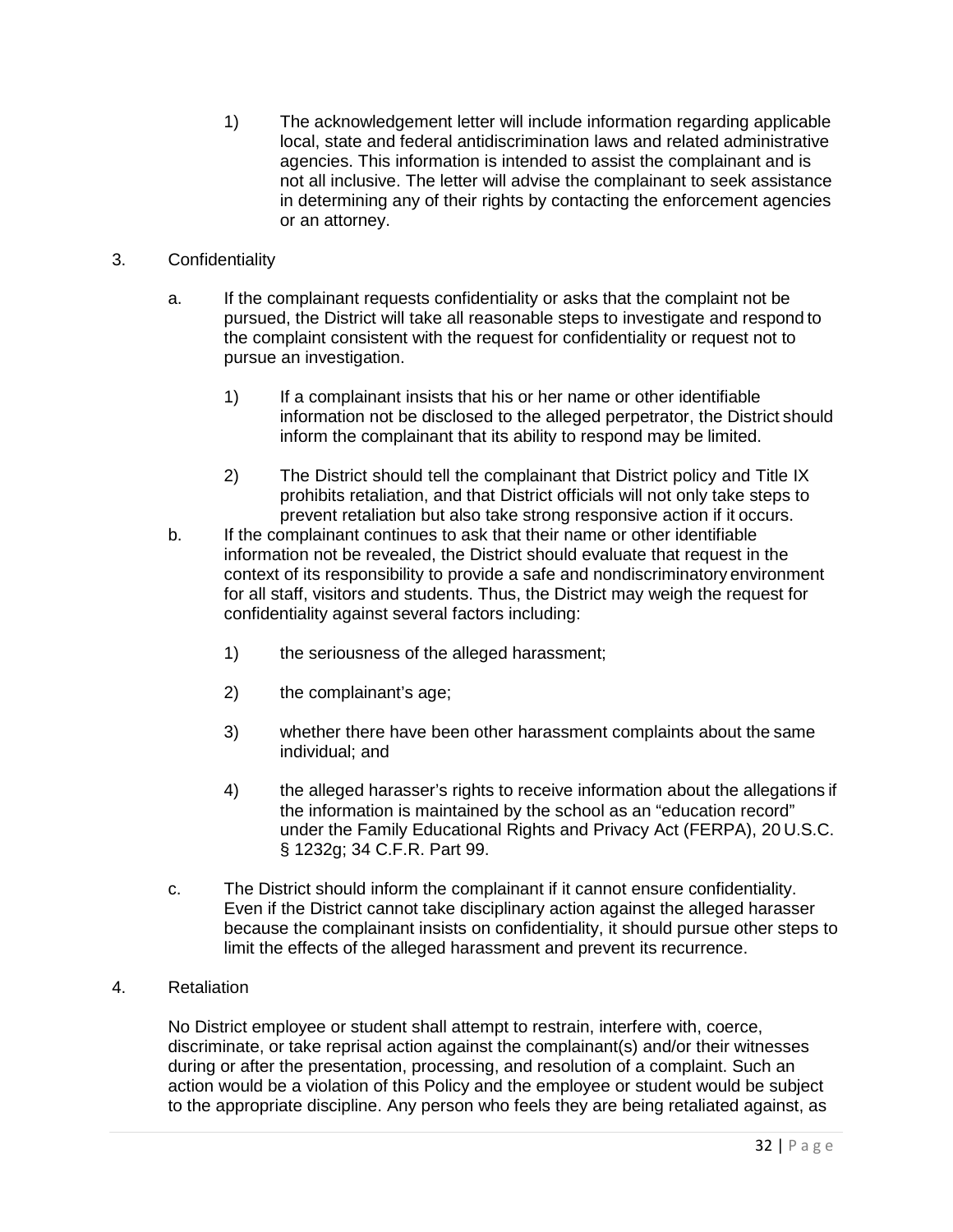defined above, may contact the Title IX Investigator to make a complaint regarding the retaliatory actions.

- 5. Informal Complaint Resolution
	- a. The District may offer efforts to resolve the complaint on an informal basis while the investigation proceeds.
	- b. If an informal resolution of the complaint is arrived at, the terms of such resolution shall be reduced to writing and made a part of the complaint file. If the complaint is not resolved the investigation shall proceed.
- 6. Investigation
	- a. All complaints formally filed shall be investigated, unless resolved informally, to determine whether or not this Policy may have been violated.
	- b. In investigating a complaint, the District will determine:
		- 1) Whether or not the alleged incident(s) occurred; and
		- 2) If the misconduct did occur, the District will take action to stop the current situation, if applicable, and prevent a recurrence.
	- c. The District shall provide a prompt, complete, independent, and impartial investigation of the complaint. In most cases, the investigation will be conducted by the Title IX Investigator. In some cases, the investigation may be conducted by an investigative team or outside consultant as determined by the Title IX Investigator and Legal Counsel. In all cases the investigation shall be conducted with the Legal Counsel's oversight.
	- d. The investigation shall include a thorough review of the circumstance under which the alleged discrimination occurred and any policies and practices related to the situation. The investigation may include the review of various documents and information acquired during the investigation, which may include, but is not limited to, the response of the alleged discriminating person, written or oral statements from witnesses, copies of or extracts from records, policy statements, on-site visit, or regulations of the District.
- 7. Timeliness
	- a. Investigations under this Policy will be completed within ninety (90) days from the date a complete, formal complaint has been properly filed with the Title IX Investigator.
	- b. Due to extenuating circumstances, including the informal resolution process, leaves of absence, etc. an investigation may take longer than ninety (90) days. However, both parties must agree to this extension of time.
	- c. The ninety (90) day timeframe includes the District's response to the initial complaint. It does not include a response to any appeal that may be filed.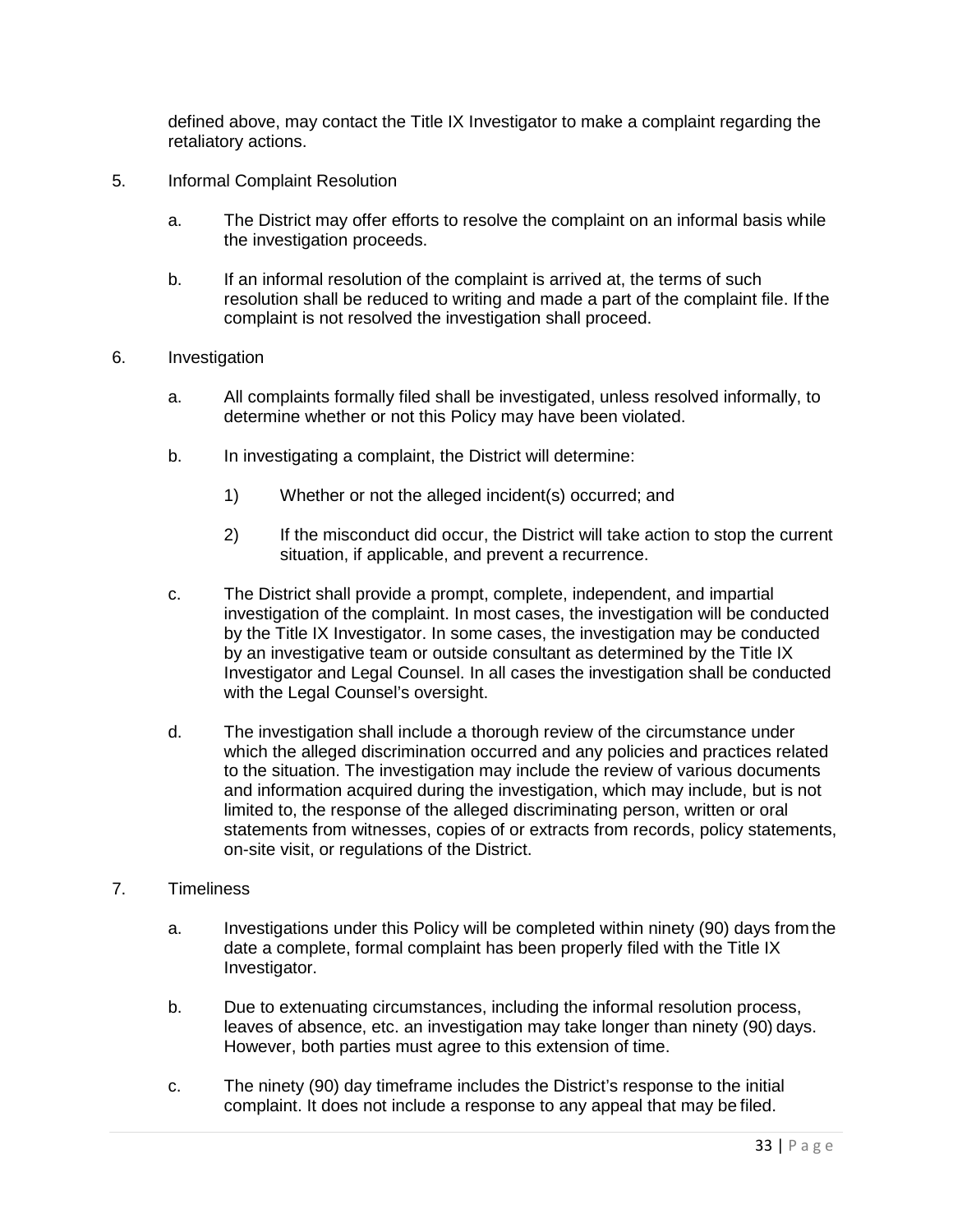### 8. Determination and Appeal

- a. After the investigation has been completed, the Investigator shall inform the Superintendent or Superintendent's designee of the determination of the complaint. The Superintendent or Superintendent's designee after consultation with the Title IX Investigator and/or Legal Counsel shall communicate in writing such determination of the complaint to the complainant and respondent(s).
- b. After the complainant and respondent(s) receive the written determination of the District's position, the complainant or respondent(s) may request a reconsideration of the District's position. The reconsideration request must be filed within twenty (20) calendar days of the date of the determination. The written request for reconsideration must contain a statement as to why the complainant or respondent(s) is not satisfied with the decision. The Superintendent or Superintendent's designee will send the complainant or respondent(s) a written acknowledgment within twenty (20) calendar days after the Superintendent receives the reconsideration request.
- 9. Notification of Nondiscrimination Policy and Complaint Procedure

Federal and state laws require that federal and state posters be displayed in the workplace. The District also posts notification of this Policy and the complaint procedure in each building, as well as on the District website.

- 10. Definitions
	- a. Ancestry. Refers to the country, nation, tribe or other identifiable group of people from which a person descends. It can also refer to the physical, cultural or linguistic characteristics of the person's ancestors.
	- b. Arrest Record. This includes, but is not limited to, information indicating that a person has been questioned, apprehended, taken into custody or detention, held for investigation, arrested, charged with, indicted or tried for any felony, misdemeanor or other offense pursuant to any law enforcement or military authority.
	- c. Complainant. Any person eligible to file a complaint under the District's Non-Discrimination policy, this includes students, staff and visitors to District grounds and activities.
	- d. Conviction Record. This includes, but is not limited to, information indicating that a person has been convicted of a felony, misdemeanor or other offense, placed on probation, fined, imprisoned or paroled pursuant to any law enforcement or military authority.
	- e. Creed. A system of religious beliefs, including moral or ethical beliefs about right and wrong that are sincerely held with the strength of traditional religious views.
	- f. Days. When used in time computation by the Equal Opportunities Division, means a calendar day, except that if the last day of the time period is a Saturday,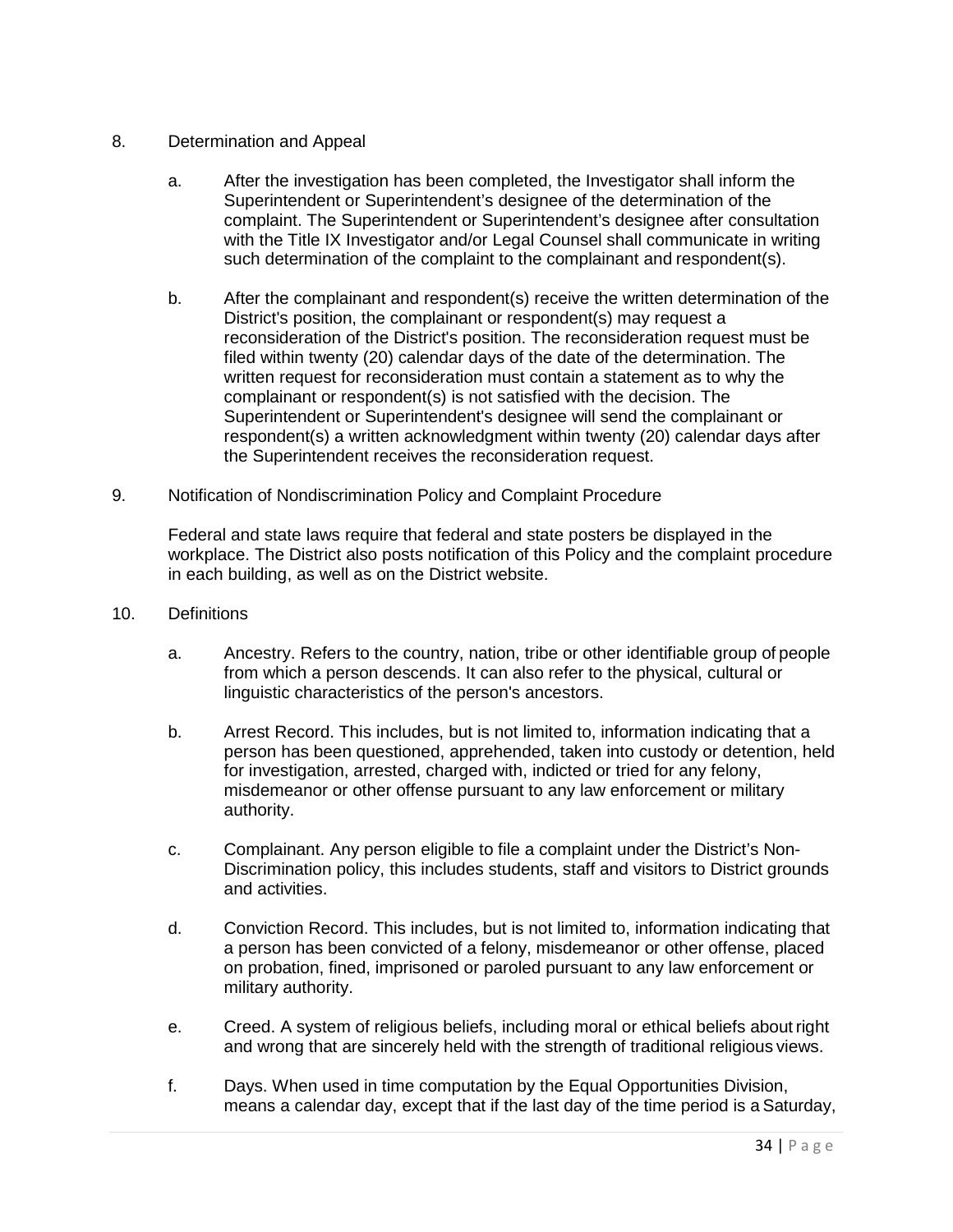Sunday or holiday observed by the City of Madison, the last day shall be the next business day.

- g. Disability. Persons with a physical or mental impairment which substantially limits one or more major life activities. People who have a history of, or who are regarded as having a physical or mental impairment that substantially limits one or more major life activities, are also covered. Major life activities include but are not limited to caring for one's self, walking, seeing, hearing, speaking, breathing, working, performing manual tasks, and learning. Some examples of impairments which may substantially limit major life activities, even with the help of medication or aids/devices, are: AIDS, alcoholism, blindness or visual impairment, cancer, deafness or hearing impairment, diabetes, drug addiction, heart disease, and mental illness. This definition includes students who have been identified as having a disability under the Individuals with Disabilities Education Act (IDEA).
- h. Discrimination**.** Any action, policy, or practice, including bias, stereotyping, and student harassment, which is detrimental to a person or group of persons and differentiates or distinguishes among persons, or which limits or denies a person or group of persons opportunities, privileges, roles or rewards based, in whole or in part, on their membership in a protected class, or which perpetuates the effects of past discrimination.
- i. Equal. Having the same privileges, status or rights.
- j. Equitable. Exhibiting or characterized by equity; impartial or reasonable in judgment or dispensation; not necessarily equal or the same.
- k. Evidentiary Standard. Standard used to determine if harassment/discrimination allegations are true. The standard applied to discrimination complaints is a "Preponderance of the Evidence" (defined below).
- l. Familial Status. One or more individuals (who have not attained the age of 18 years) being domiciled with 1) A parent or another person having sole or joint legal custody or physical placement, as defined in Wis. Stat. § 767.001, of such individual(s); or 2) The designee of such parent or other person having such custody or physical placement, with the written permission of such parent or other person; or 3) A foster parent or other person with whom a person under the age of 18 years is placed by court order. The protections afforded against discrimination based on familial status shall apply to any person who is pregnant or is in the process of securing sole or joint legal custody or physical placement of any individual who has not attained the age of 18 years; 4) The domestic partner of a parent or another person having sole or joint legal custody or physical placement, as defined in Wis. Stat. § 767.001 of such individual(s).
- m. Gender Expansiveness. An umbrella term used for individuals that broaden commonly held definitions of gender, including its expression, associated identities, and/or other perceived gender norms, in one or more aspects of their life. These individuals expand the definition of gender through their own identity and/or expression. Some individuals do not identify with being either male or female; others identify as a blend of both, while still others identify with a gender, but express their gender in ways that differ from stereotypical presentations. A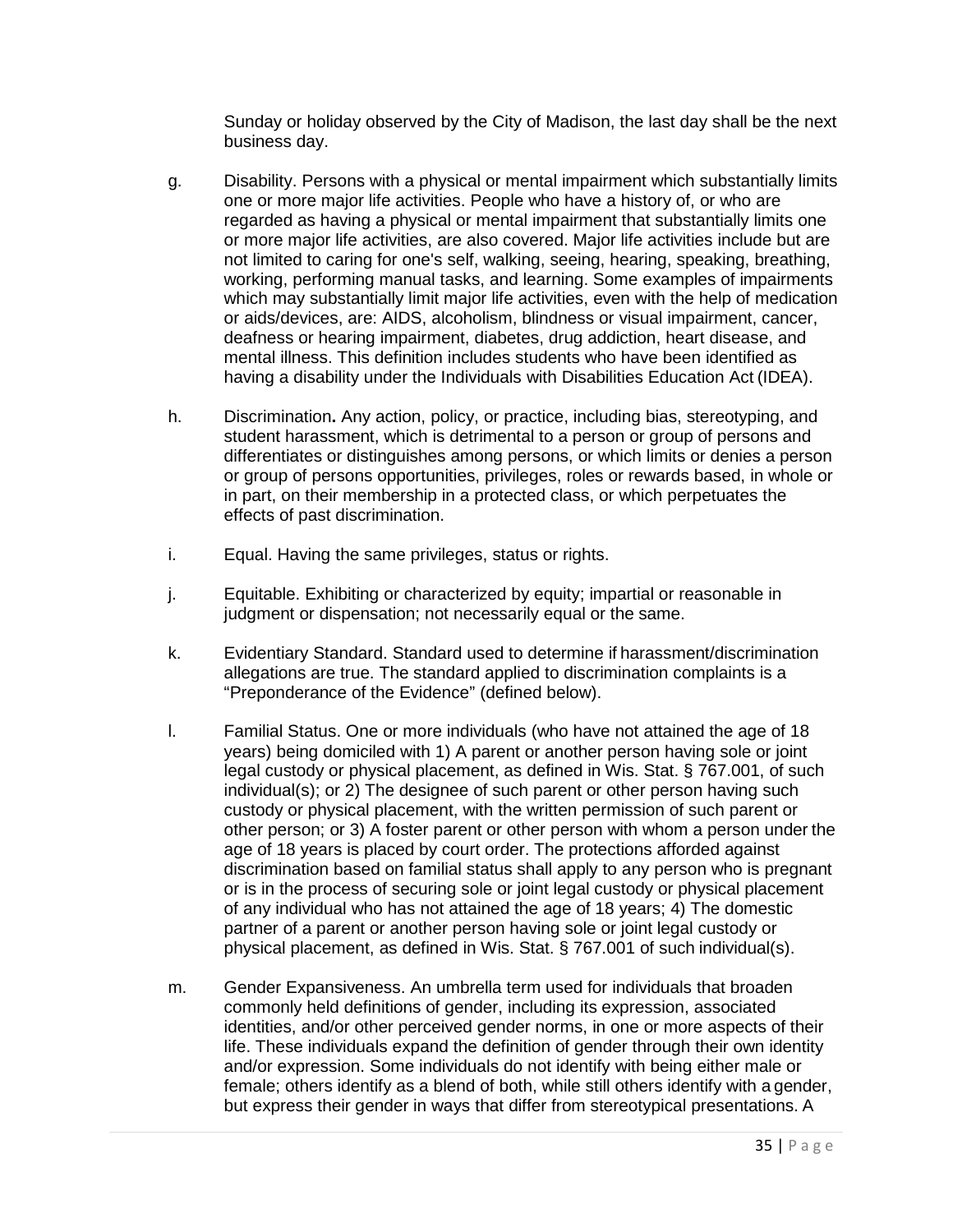gender-expansive person's preferences and self-expression may fall outside commonly understood gender norms within their own culture; or they may be aligned with them even as one's internal gender identity doesn't align with the sex assigned at birth.

- n. Gender Expression. Refers to the ways in which people externally communicate their gender identity to others through behavior, clothing, haircut, voice, and other forms of presentation. Gender expression also works the other way as people assign gender to others based on their appearance, mannerisms, and other gendered characteristics. Sometimes, transgender people seek to match their physical expression with their gender identity, rather than their birth-assigned sex. Gender expression should not be viewed as an indication of sexual orientation.
- o. Gender Fluidity. Gender fluidity conveys a wider, more flexible range of gender expression, with interests and behaviors that may even change from day to day. Gender fluid children do not feel confined by restrictive boundaries of stereotypical expectations of girls or boys. In other words, a child may feel they are a girl some days and a boy on others, or possibly feel that neither term describes them accurately.
- p. Gender Identity. One's innermost core concept of self which can include male, female, a blend of both or neither, and many more—how individuals perceive themselves and what they call themselves. One's gender identity can be the same or different than the sex assigned at birth. Individuals become conscious of this between the ages 18 months and 3 years. Most people develop a gender identity that matches their biological sex. For some, however, their gender identity is different from their biological or assigned sex. Some of these individuals choose to socially, hormonally and/or surgically change their physical appearance to more fully match their gender identity and some do not.
- q. Genetic Identity. The genetic information unique to the individual, including information regarding: 1) such individual's genetic tests, 2) the genetic tests of family members of such individual, 3) the manifestation of a disease or disorder in family members of such individual, 4) any request for, or receipt of, genetic services, or participation in clinical research which includes genetic services, by such individual or any family member of such individual, and 5) The term 'genetic identity' shall not include information about the sex or age of any individual.
- r. Genetic Testing. The term 'genetic test' means an analysis of human DNA, RNA, chromosomes, proteins, or metabolites, that detects genotypes, mutations, or chromosomal changes.
- s. Harassment. Unwanted, deliberate or repeated unsolicited comments (oral or written), gestures, graphic material, physical contacts, verbal/nonverbal or physical conduct directed to an individual because of their membership in a protected class(es) constitute harassment when this conduct: 1) Has the purpose or effect of creating an intimidating, hostile or offensive educational environment; or 2) Has the purpose or effect of unreasonably or substantially interfering with a student's performance in school, including their performance in curricular, extracurricular, and nonacademic activities; or 3) Otherwise adversely affects a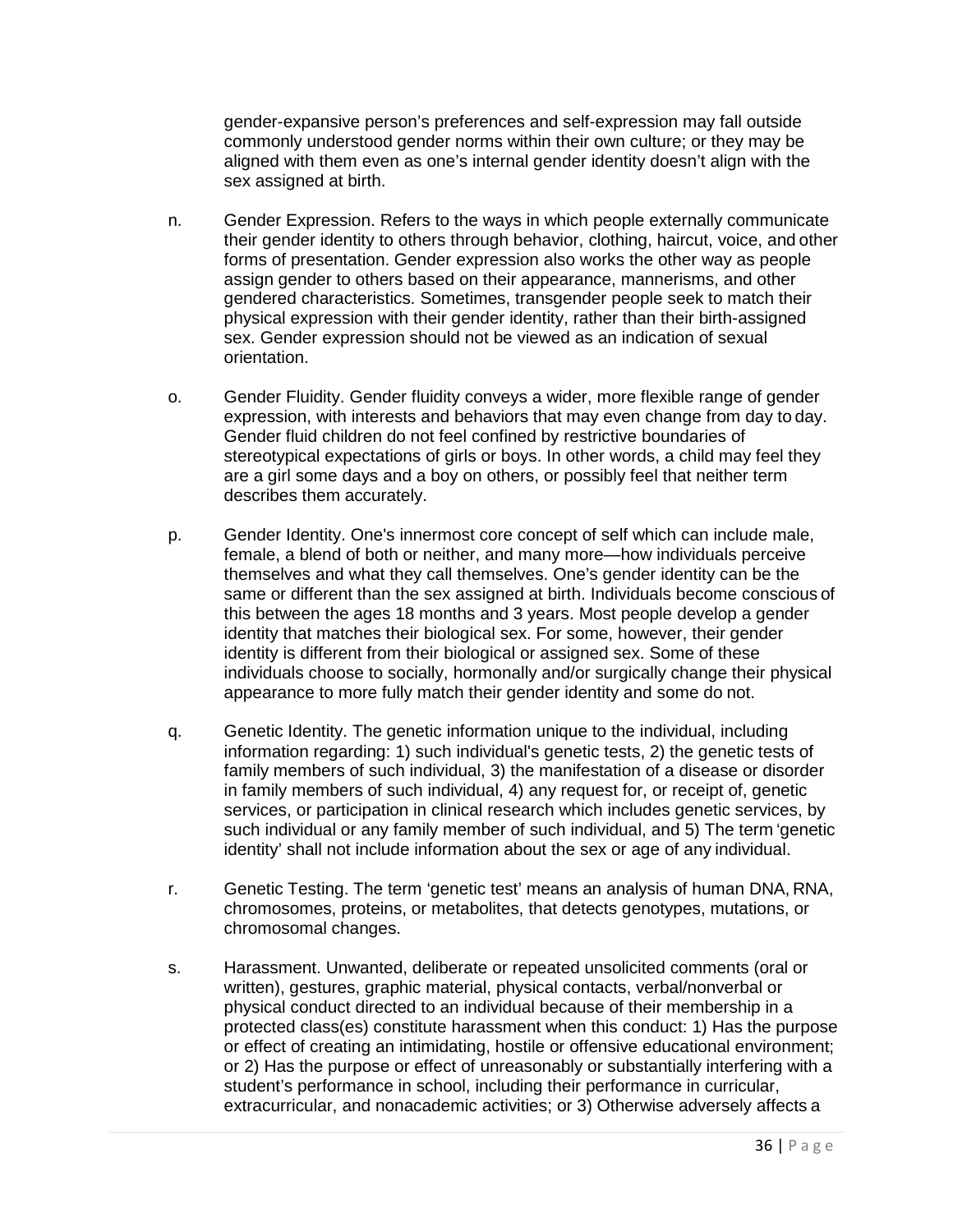student's opportunities in curriculum, extracurricular, and nonacademic activities; or 4) Submission to the conduct is made either explicitly or implicitly, a term or condition of a student's opportunity to obtain an education; or 5) Submission to or rejection of the conduct by an individual is used as a factor in decisions affecting the student's education; or 6) Is sufficiently severe, persistent or pervasive that it adversely affects a student's ability to participate in or benefit from an educational program or activity.

- t. Homelessness: The status of lacking housing (without regard to whether the individual is a member of a family). This includes those individuals whose primary residence during the night is a supervised public or private facility (e.g., shelters) that provides temporary living accommodations, and an individual who is a resident in transitional housing.
- u. Hostile Environment: A situation in which harassment causes the school environment to be permeated with intimidation, humiliation, ridicule or insult that is sufficiently severe or pervasive to reasonably interfere or alter the conditions of the student's education or the employee's work.
- v. Less than Honorable Discharge. Any general, undesirable, clemency, bad conduct or dishonorable discharge from the military service.
- w. Marital status. This includes being married, separated, divorced, widowed, or single.
- x. Military Service Membership. Any individual who is or applies to be a member of the U.S. armed forces, the state defense force, the national guard of any state, or any reserve component of the U.S. armed forces or because the individual performs, has performed, applies to perform, or has an obligation to perform military service.
- y. National Origin. Treating people unfavorably because they are from a particular country or part of the world, because of ethnicity or accent, or because they appear to be of a certain ethnic background (even if they are not). This includes students whose dominant language is other than English.
- z. Parental Status. Parental status means the status of being a parent or childless. A parent includes a step-parent, adoptive parent and foster parent. A student who is pregnant is considered a parent.
- aa. Physical Appearance. The outward appearance of any person, irrespective of sex, with regard to hairstyle, beards, manner of dress, weight, height, facial features, or other aspects of appearance. It shall not relate, however, to the requirement of cleanliness, uniforms, or prescribed attire, if and when such requirement is uniformly applied for admittance to a public accommodation or to employees in a business establishment for a reasonable business purpose.
- bb. Political Beliefs. One's opinion, manifested in speech or association, concerning the social, economic and governmental structure of society and its institutions.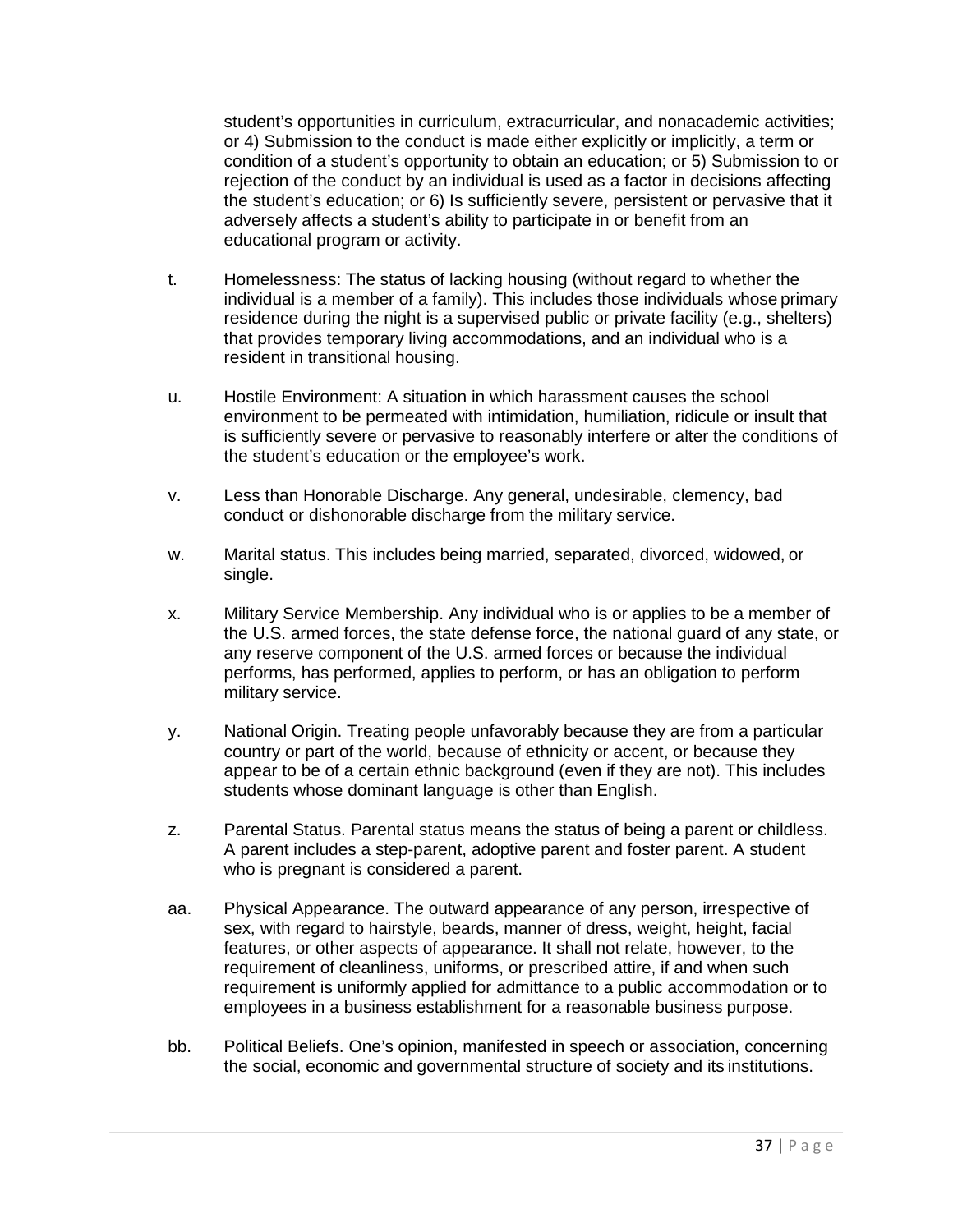- cc. Pregnancy. This involves treating a student unfavorably because of pregnancy, childbirth, a medical condition related to pregnancy or childbirth or any pregnancy related condition.
- dd. Preponderance of the Evidence. The evidence submitted must show that it is more likely than not that the act(s) of discrimination/harassment did occur and more likely than not the alleged perpetrator(s) committed the act.
- ee. Probable Cause. There is reasonable ground for belief supported by facts and circumstances strong enough in themselves to warrant a prudent person in the belief that discrimination probably has been or is being committed.
- ff. Protected class. A group of people defined by the law who share common characteristics and are protected from discrimination and harassment by federal, state and/or local laws.
- gg. Religion. This includes all aspects of religious observance and practice, as well as belief. The law protects not only people who belong to traditional, organized religions, such as Buddhism, Christianity, Hinduism, Islam, and Judaism, but also others who have sincerely held religious, ethical or moral beliefs.
- hh. Retaliation. Any adverse action impacting a student's education experience and/or any adverse action to include any act of revenge, reprisal, intimidation or coercion directed at a student and motivated by the belief that the student has either opposed a violation of this Policy, has filed a complaint under this Policy, has participated in an investigation of a complaint filed under this Policy, or has exercised any other right under this Policy.
- ii. Sex. This involves treating someone unfavorably because of that person's sex. These may include, for example, allegations of sexual harassment or other kinds of sex discrimination, such as adverse actions taken because of the person's non-conformance with sex-stereotypes. It is a Title IX violation and considered discrimination based on sex to treat a person unfavorably if a person identifies as transgender.
- jj. Sexual Harassment. Unwanted, deliberate or repeated unsolicited comments (oral or written), gestures, graphic material, physical contacts, unwelcome requests for sexual favors, and/or verbal/nonverbal or physical conduct directed to an individual because of the student's sex. "Sexual harassment" includes conduct directed by a person at another person of the same or opposite sex.
- kk. Sexual Orientation. Term that refers to being romantically or sexually attracted to people of a specific gender. Our sexual orientation and our gender identity are separate, distinct parts of our overall identity.
- ll. Stereotyping. Attributing behaviors, abilities, interests, values and roles to a person or group of persons on the basis, in whole or in part, of their protected class(es).
- mm. Student Harassment. Behavior toward students based, in whole or in part, on their protected class(es) which substantially interferes with a student's school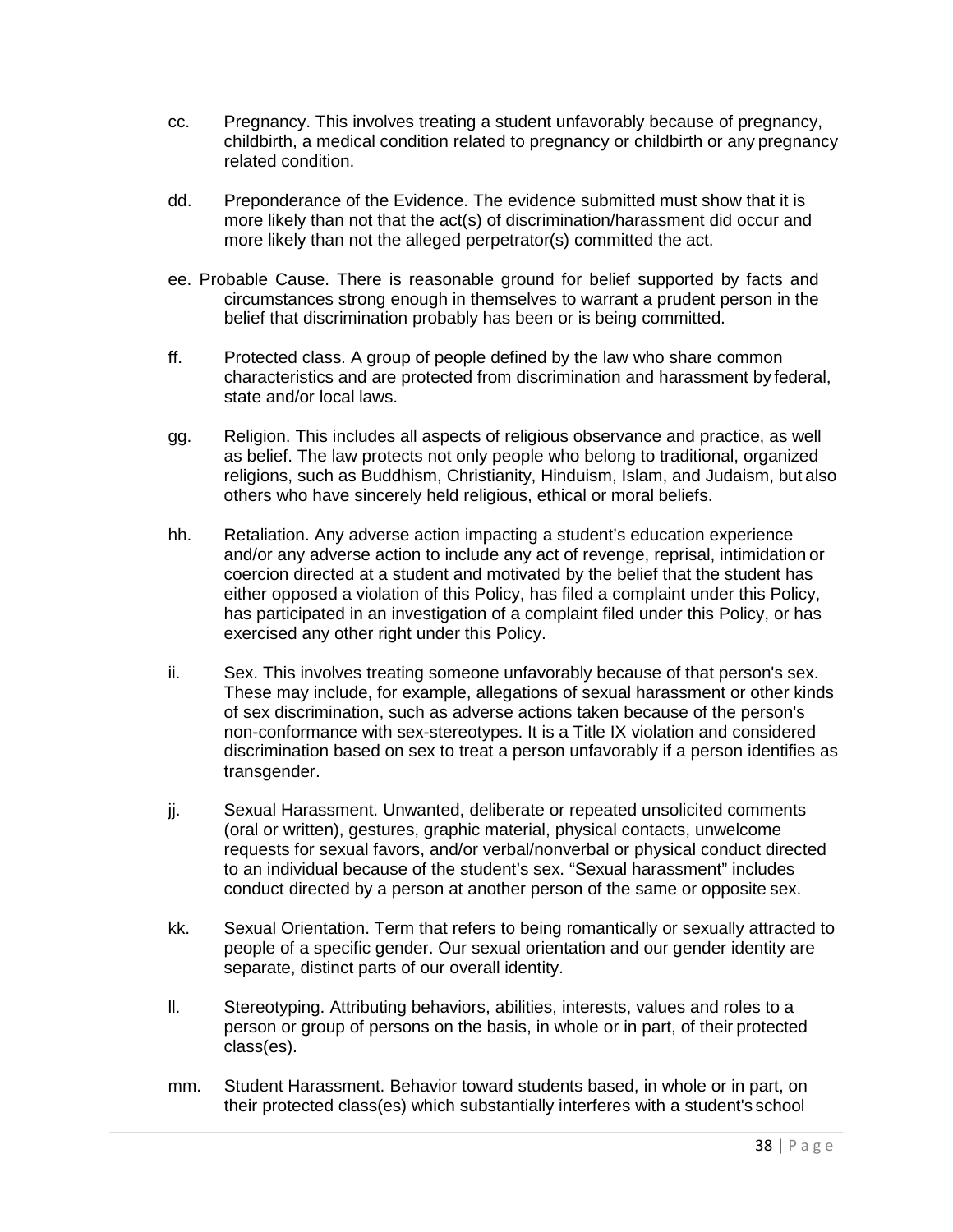performance or creates an intimidating, hostile, or offensive school environment.

- nn. Student Status. A person who is enrolled in a public or private high school, college, university, technical college, accredited trade school, or apprenticeship program.
- oo. Transgender. An umbrella term describing a person whose gender identity or expression is different from that traditionally associated with their assigned sex at birth.
- pp. Visitor(s). This includes persons, agencies, vendors, contractors and organizations doing business with or performing services for the school system as well as volunteers and persons coming to school events.

10/4/04 Revised 2/29/16